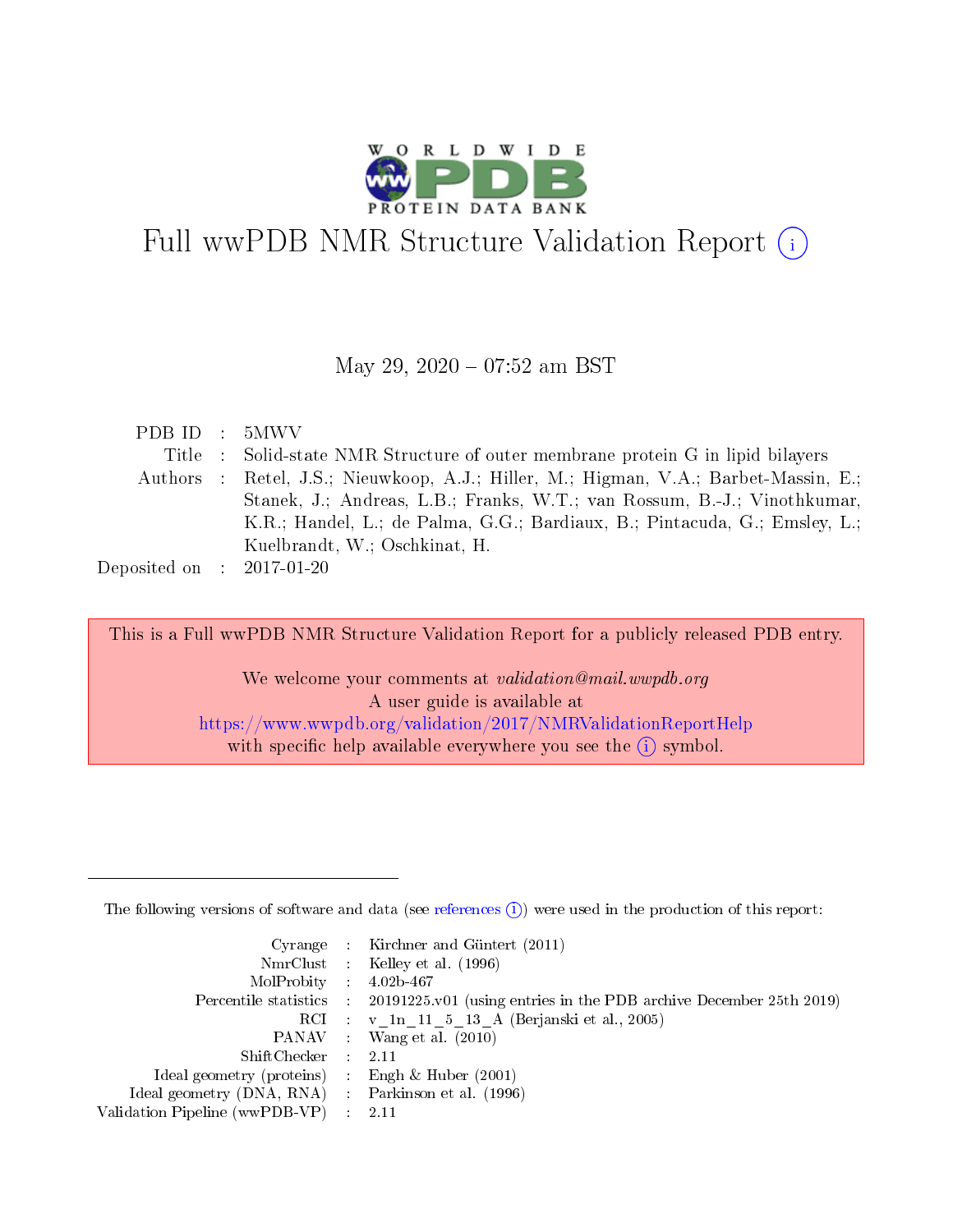# 1 [O](https://www.wwpdb.org/validation/2017/NMRValidationReportHelp#overall_quality)verall quality at a glance (i)

The following experimental techniques were used to determine the structure: SOLID-STATE NMR

The overall completeness of chemical shifts assignment is 40%.

Percentile scores (ranging between 0-100) for global validation metrics of the entry are shown in the following graphic. The table shows the number of entries on which the scores are based.



Sidechain outliers 154315 11428

The table below summarises the geometric issues observed across the polymeric chains and their fit to the experimental data. The red, orange, yellow and green segments indicate the fraction of residues that contain outliers for  $>=3, 2, 1$  and 0 types of geometric quality criteria. A cyan segment indicates the fraction of residues that are not part of the well-defined cores, and a grey segment represents the fraction of residues that are not modelled. The numeric value for each fraction is indicated below the corresponding segment, with a dot representing fractions  $\epsilon = 5\%$ 

| Chain | Length | Quality of chain |  |     |  |  |
|-------|--------|------------------|--|-----|--|--|
|       | 281    | 61%              |  | 36% |  |  |

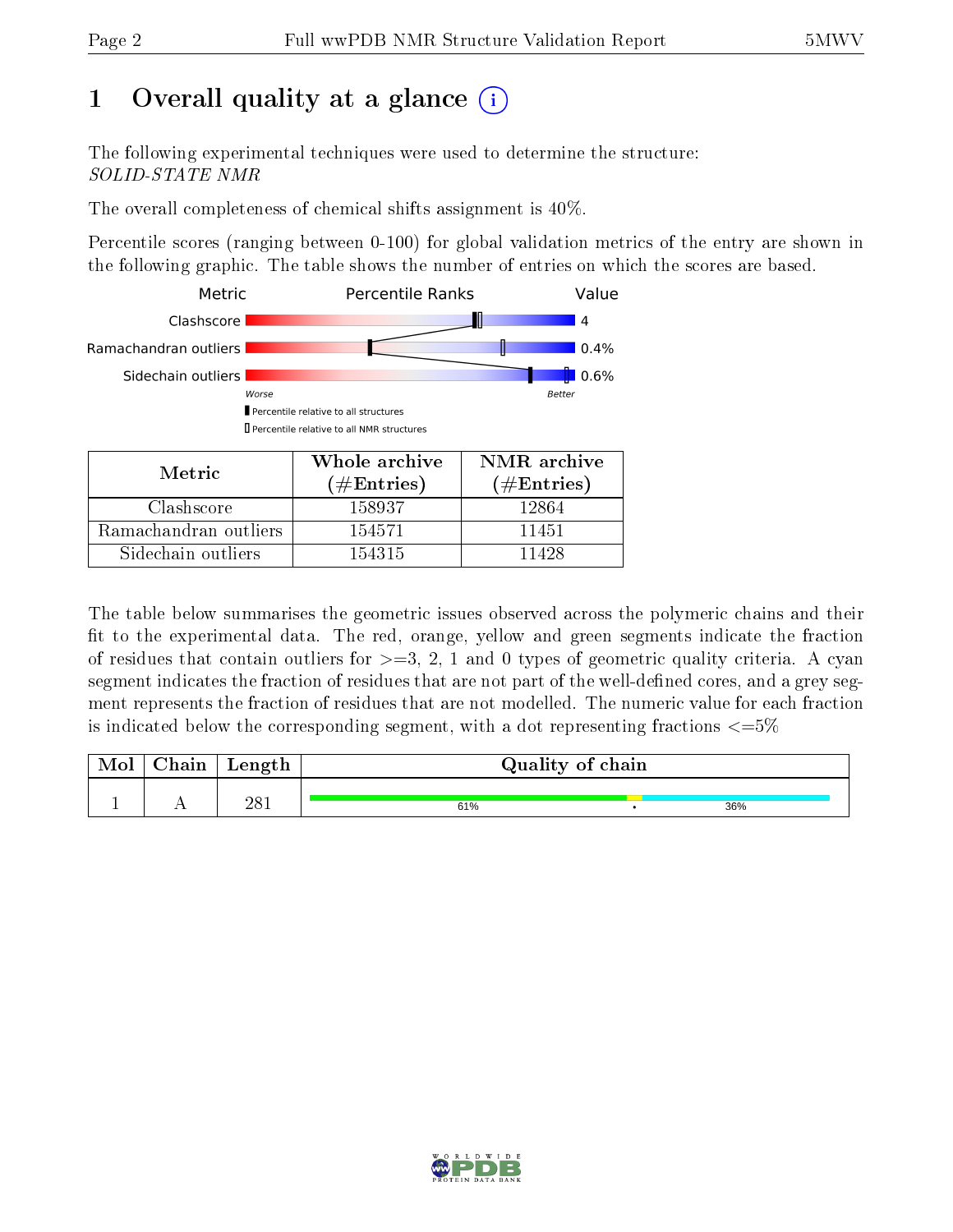# 2 Ensemble composition and analysis  $(i)$

This entry contains 15 models. Model 3 is the overall representative, medoid model (most similar to other models). The authors have identified model 1 as representative, based on the following criterion: lowest energy.

The following residues are included in the computation of the global validation metrics.

| Well-defined (core) protein residues |                                           |                   |                                      |  |  |  |
|--------------------------------------|-------------------------------------------|-------------------|--------------------------------------|--|--|--|
|                                      | Well-defined core   Residue range (total) | Backbone RMSD (A) | $\parallel$ Medoid model $\parallel$ |  |  |  |
|                                      | A:6-A:16, A:32-A:53, A:66-                | 1.11              |                                      |  |  |  |
|                                      | A:79, A:85-A:96, A:107-                   |                   |                                      |  |  |  |
|                                      | A:176, A:193-A:213, A:237-                |                   |                                      |  |  |  |
|                                      | A:256, A:273-A:281 $(179)$                |                   |                                      |  |  |  |

Ill-defined regions of proteins are excluded from the global statistics.

Ligands and non-protein polymers are included in the analysis.

The models can be grouped into 4 clusters and 1 single-model cluster was found.

| Cluster number        | Models        |
|-----------------------|---------------|
|                       | 4, 10, 13, 14 |
|                       | 1, 5, 6, 8    |
|                       | 2, 3, 11, 12  |
|                       | 7, 15         |
| Single-model clusters |               |

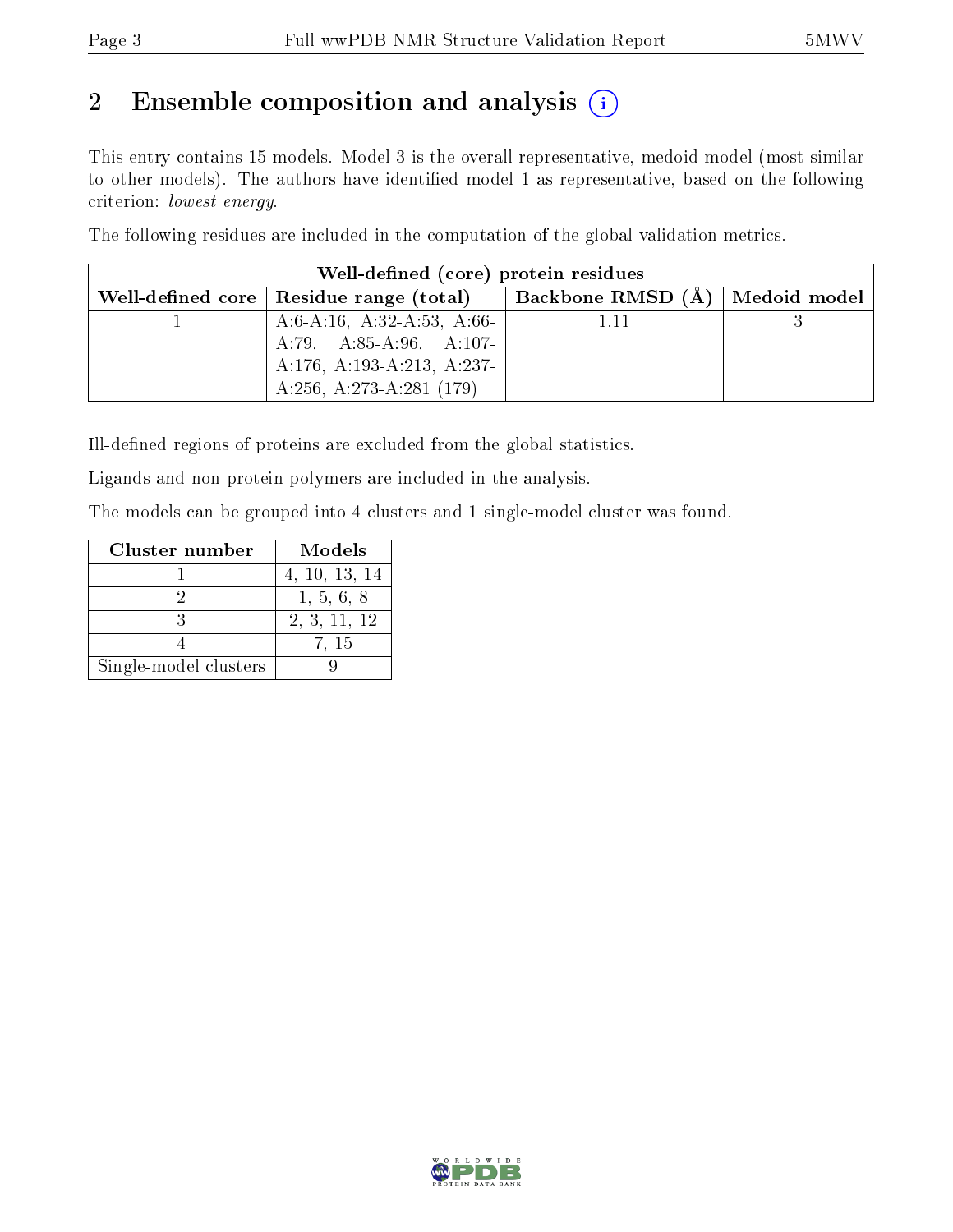# 3 Entry composition (i)

There is only 1 type of molecule in this entry. The entry contains 4419 atoms, of which 2083 are hydrogens and 0 are deuteriums.

Molecule 1 is a protein called Outer membrane protein G.

| Mol | Chain Residues | Atoms       |      |      |     |     | Trace |  |
|-----|----------------|-------------|------|------|-----|-----|-------|--|
|     |                | $\rm Total$ |      |      |     |     |       |  |
|     | $281\,$        | 4419        | 1482 | 2083 | 388 | 460 |       |  |

There is a discrepancy between the modelled and reference sequences:

| Chain | $\left\lVert \cdot \right\rVert$ Residue   Modelled   Actual |        | Comment                            | Reference |  |
|-------|--------------------------------------------------------------|--------|------------------------------------|-----------|--|
|       | -M ET                                                        | $\sim$ | initiating methionine   UNP P76045 |           |  |

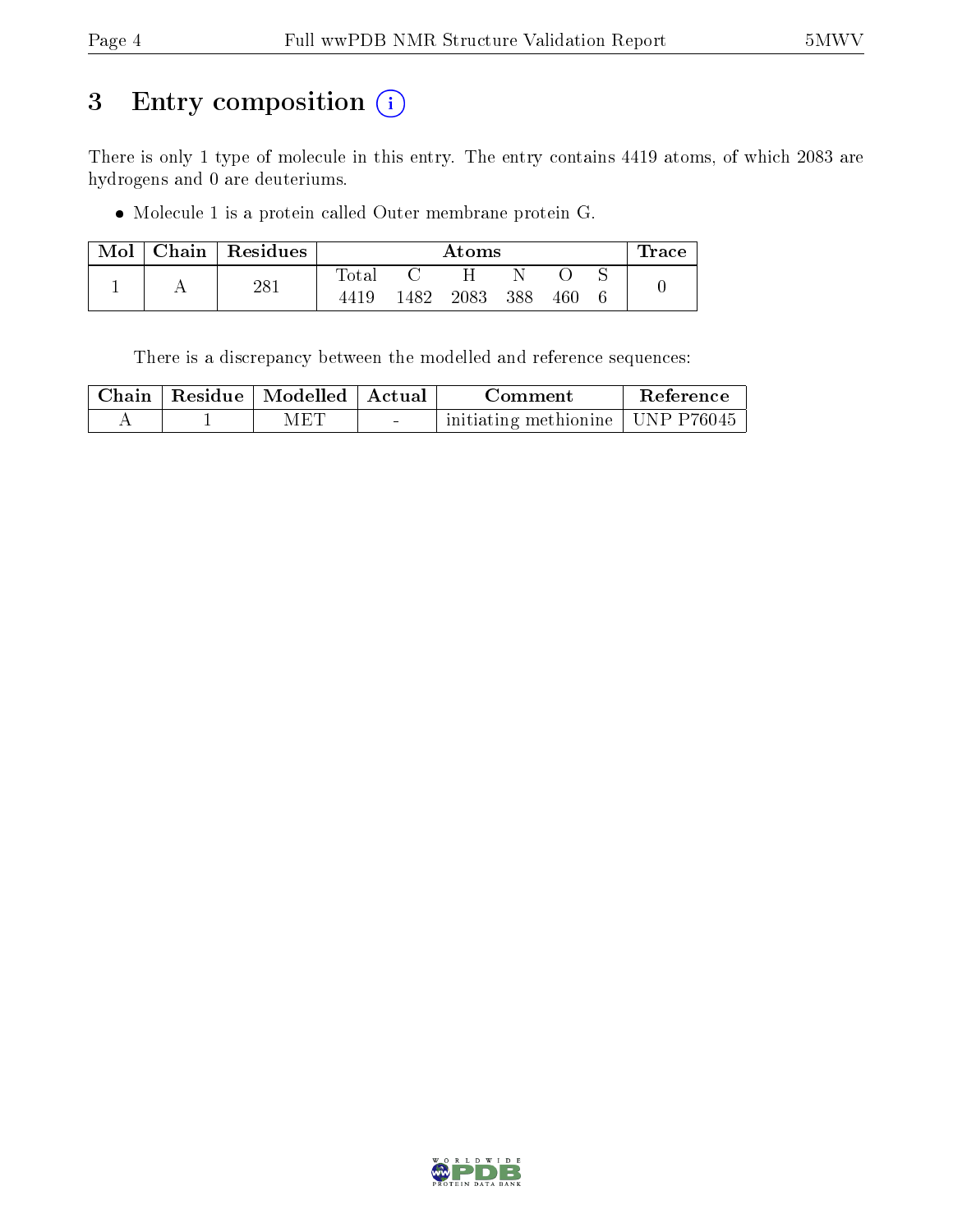# 4 Residue-property plots  $\binom{1}{1}$

## <span id="page-4-0"></span>4.1 Average score per residue in the NMR ensemble

These plots are provided for all protein, RNA and DNA chains in the entry. The first graphic is the same as shown in the summary in section 1 of this report. The second graphic shows the sequence where residues are colour-coded according to the number of geometric quality criteria for which they contain at least one outlier: green  $= 0$ , yellow  $= 1$ , orange  $= 2$  and red  $= 3$  or more. Stretches of 2 or more consecutive residues without any outliers are shown as green connectors. Residues which are classified as ill-defined in the NMR ensemble, are shown in cyan with an underline colour-coded according to the previous scheme. Residues which were present in the experimental sample, but not modelled in the final structure are shown in grey.

• Molecule 1: Outer membrane protein G



## 4.2 Scores per residue for each member of the ensemble

Colouring as in section [4.1](#page-4-0) above.

## 4.2.1 Score per residue for model 1



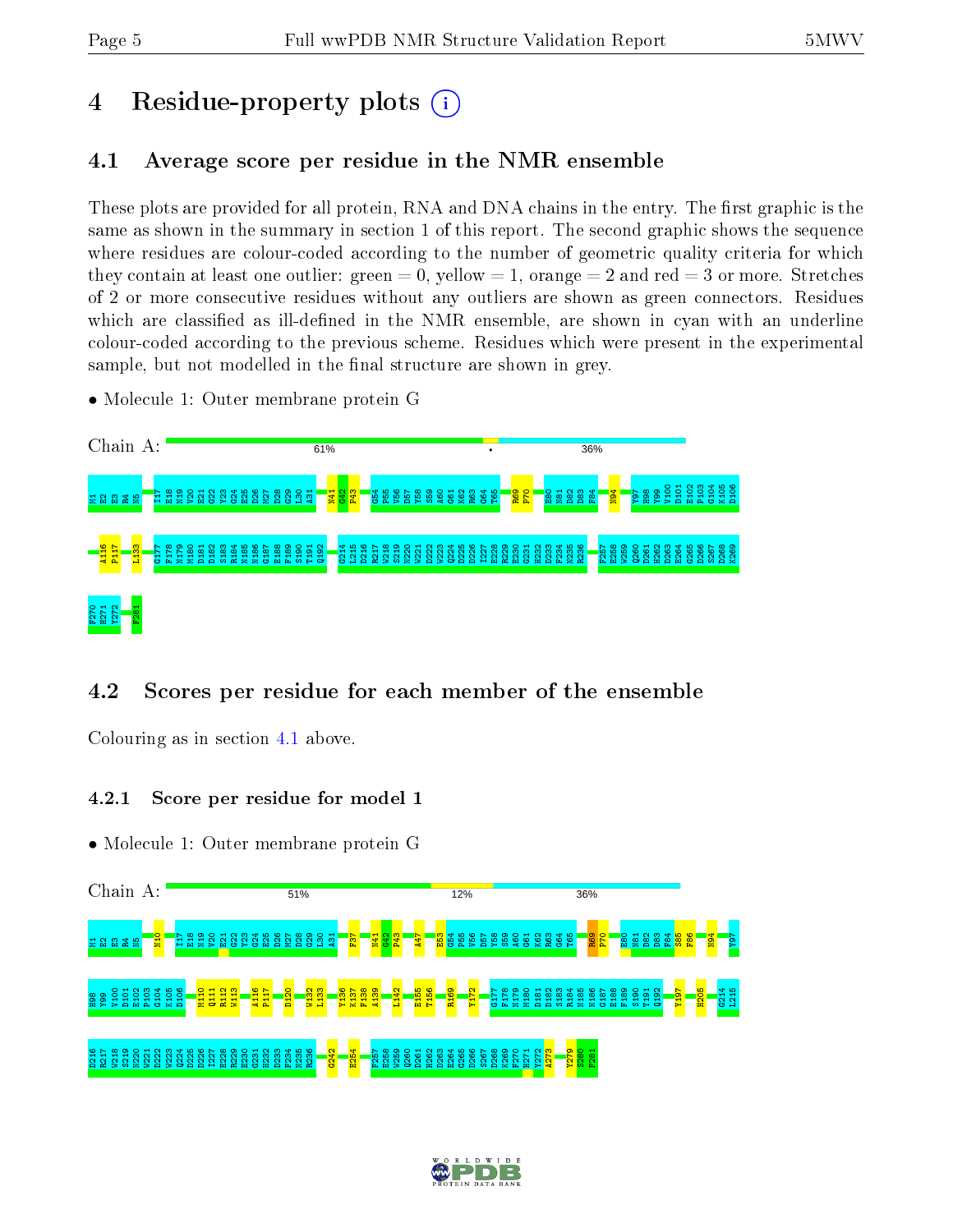#### 4.2.2 Score per residue for model 2

• Molecule 1: Outer membrane protein G



## 4.2.3 Score per residue for model 3 (medoid)

• Molecule 1: Outer membrane protein G



## 4.2.4 Score per residue for model 4



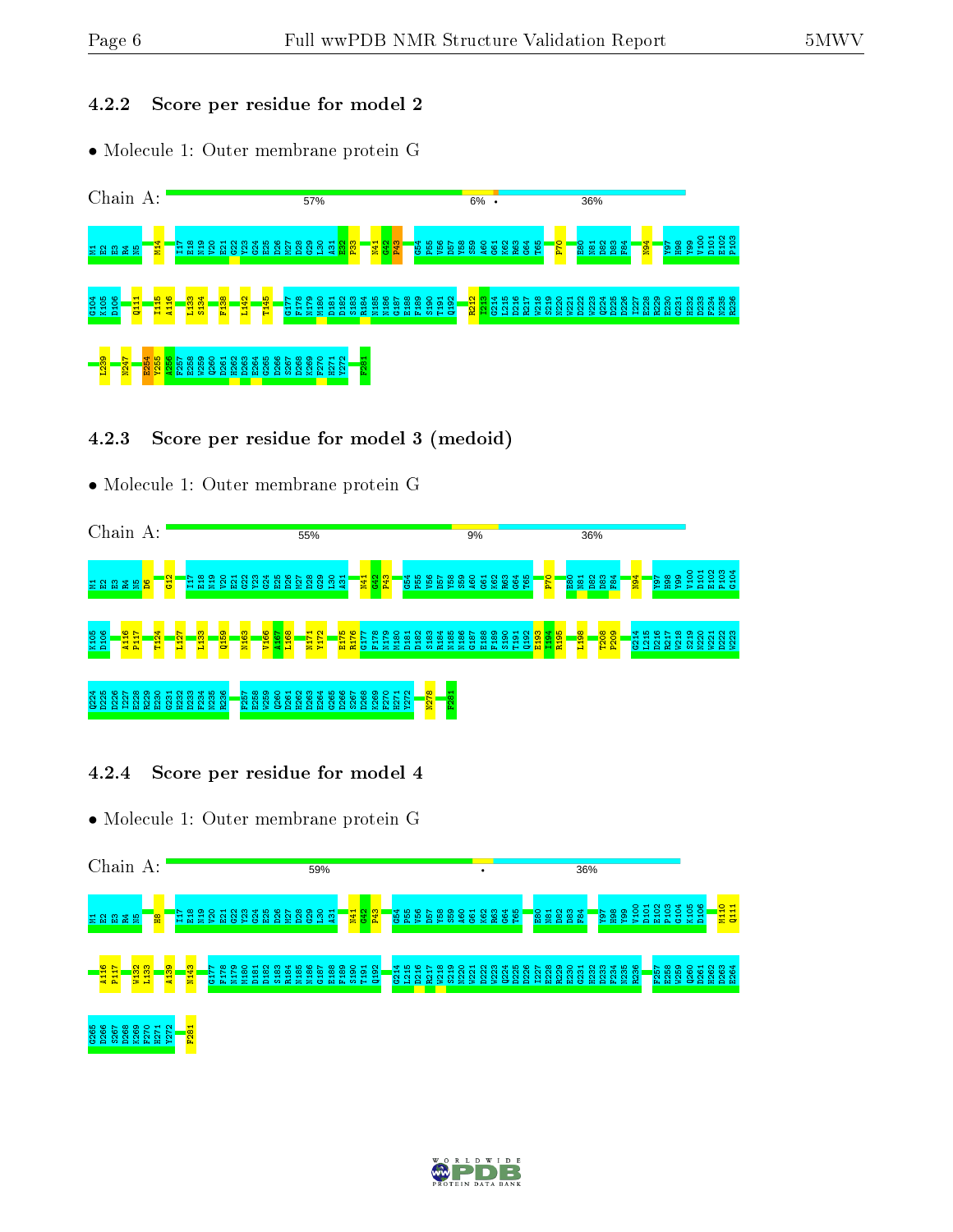#### 4.2.5 Score per residue for model 5

• Molecule 1: Outer membrane protein G



#### 4.2.6 Score per residue for model 6

• Molecule 1: Outer membrane protein G



## 4.2.7 Score per residue for model 7



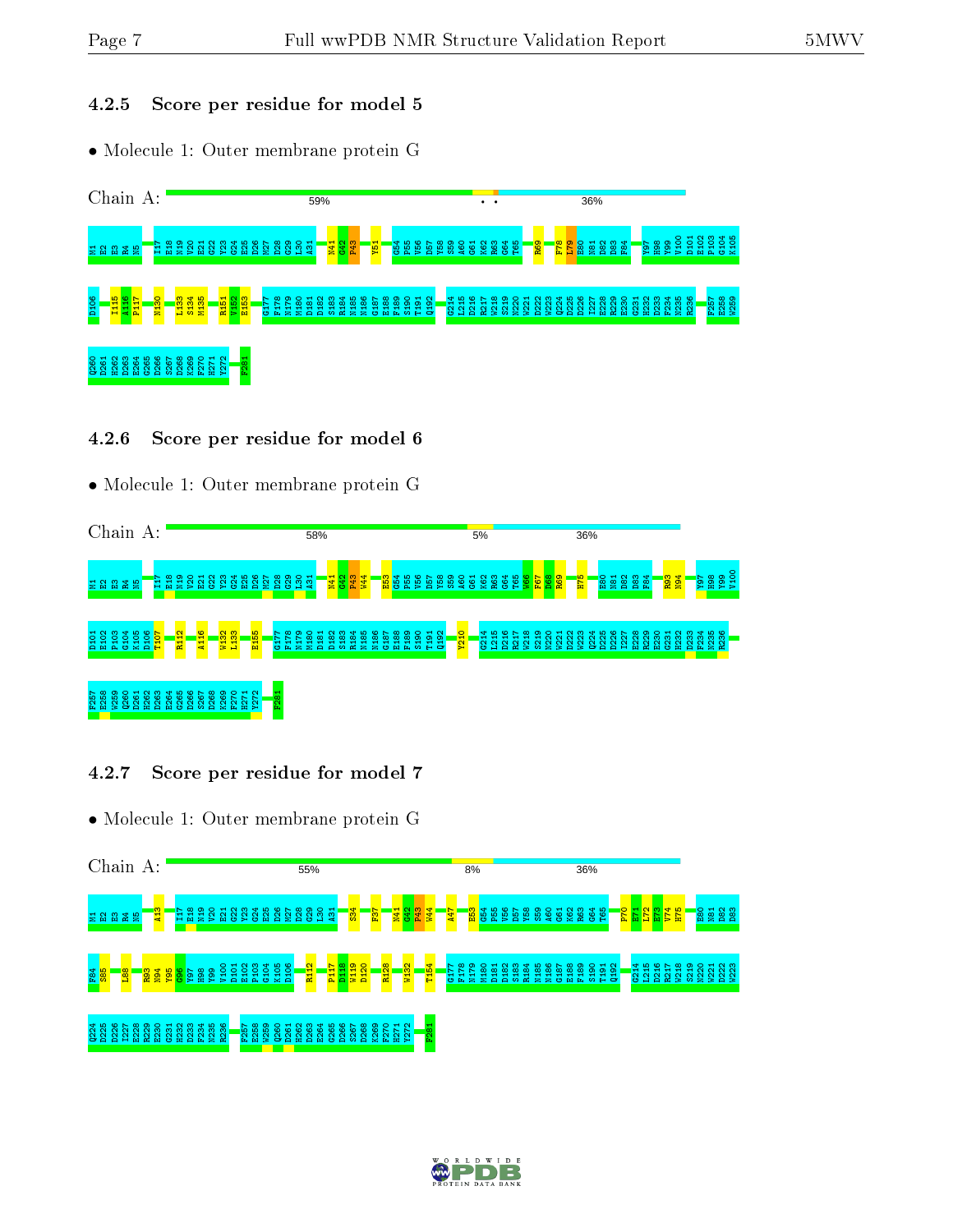#### 4.2.8 Score per residue for model 8

• Molecule 1: Outer membrane protein G



#### 4.2.9 Score per residue for model 9

• Molecule 1: Outer membrane protein G



#### 4.2.10 Score per residue for model 10



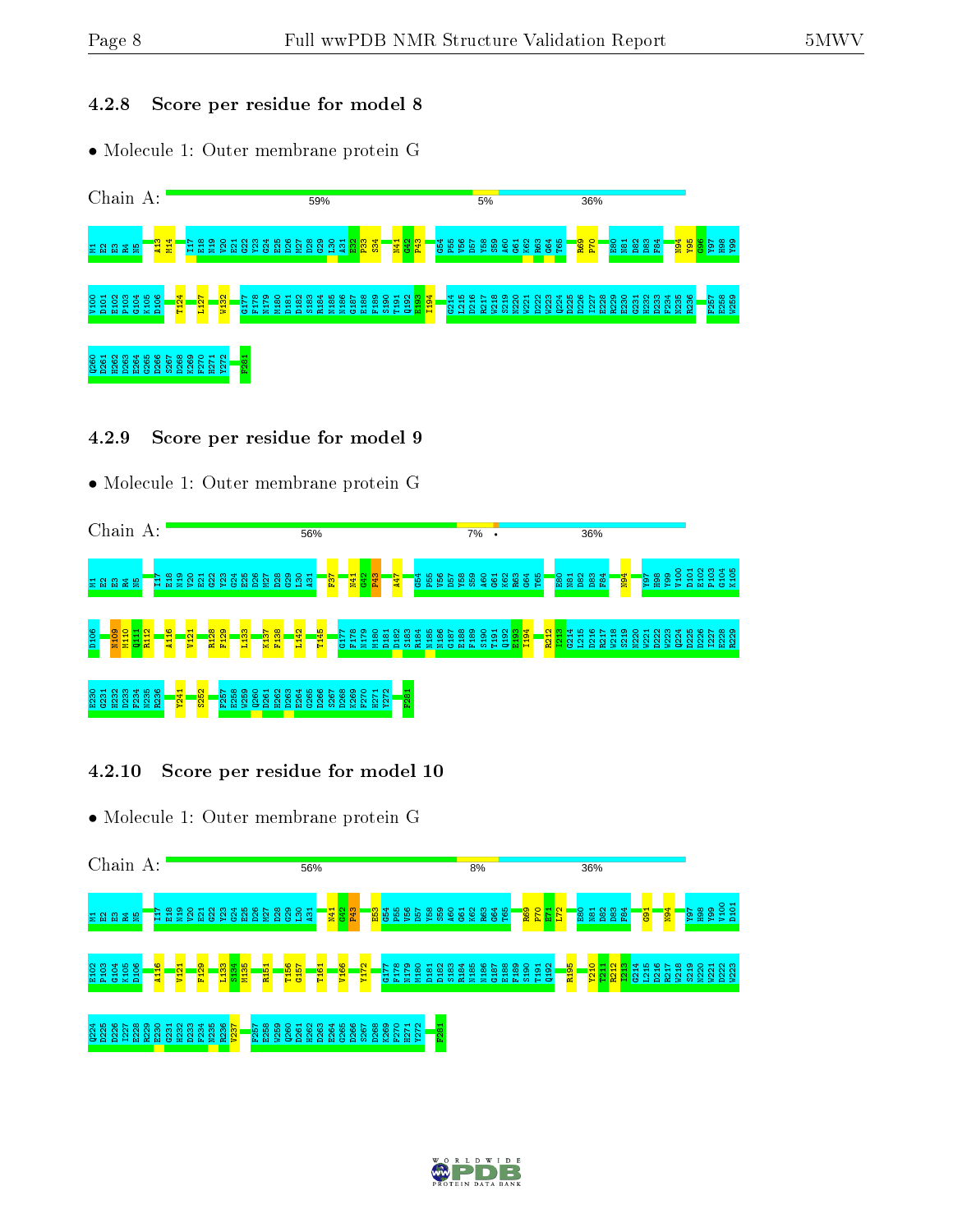#### 4.2.11 Score per residue for model 11

• Molecule 1: Outer membrane protein G



## 4.2.12 Score per residue for model 12

• Molecule 1: Outer membrane protein G



## 4.2.13 Score per residue for model 13



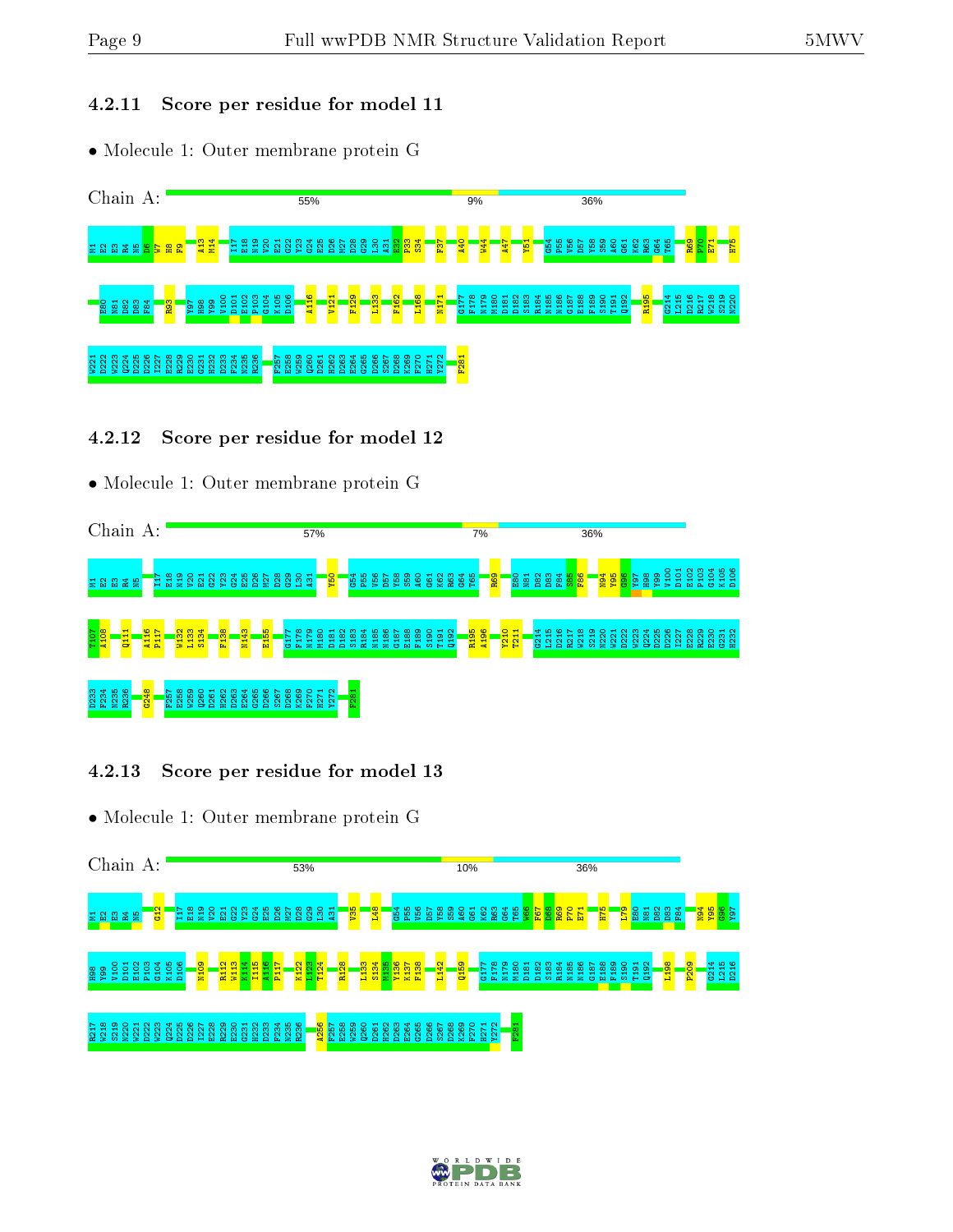#### 4.2.14 Score per residue for model 14

• Molecule 1: Outer membrane protein G



#### 4.2.15 Score per residue for model 15



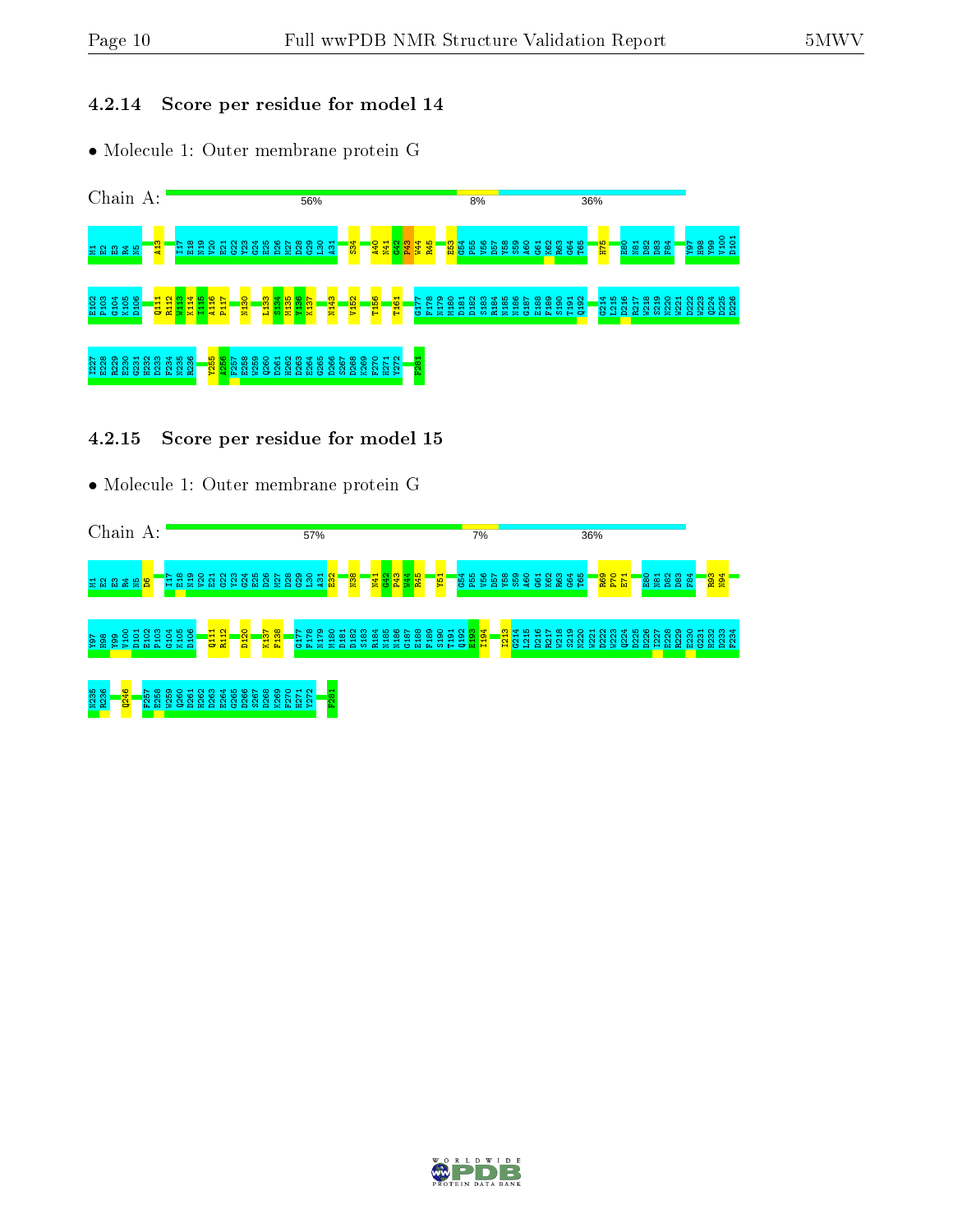# 5 Refinement protocol and experimental data overview  $\binom{1}{k}$

The models were refined using the following method: molecular dynamics.

Of the 200 calculated structures, 15 were deposited, based on the following criterion: structures with the lowest energy.

The following table shows the software used for structure solution, optimisation and refinement.

| Software name   Classification |                       | Version |
|--------------------------------|-----------------------|---------|
| <b>CNS</b>                     | refinement.           |         |
| A R I A                        | structure calculation |         |

The following table shows chemical shift validation statistics as aggregates over all chemical shift files. Detailed validation can be found in section [7](#page-16-0) of this report.

| Chemical shift file(s)                       | input cs.cif |
|----------------------------------------------|--------------|
| Number of chemical shift lists               |              |
| Total number of shifts                       | 1935         |
| Number of shifts mapped to atoms             | 1935         |
| Number of unparsed shifts                    |              |
| Number of shifts with mapping errors         |              |
| Number of shifts with mapping warnings       |              |
| Assignment completeness (well-defined parts) |              |

Note: This is a solid-state NMR structure, where hydrogen atoms are typically not assigned a chemical shift value, which may lead to lower completeness of assignment measure.

No validations of the models with respect to experimental NMR restraints is performed at this time.

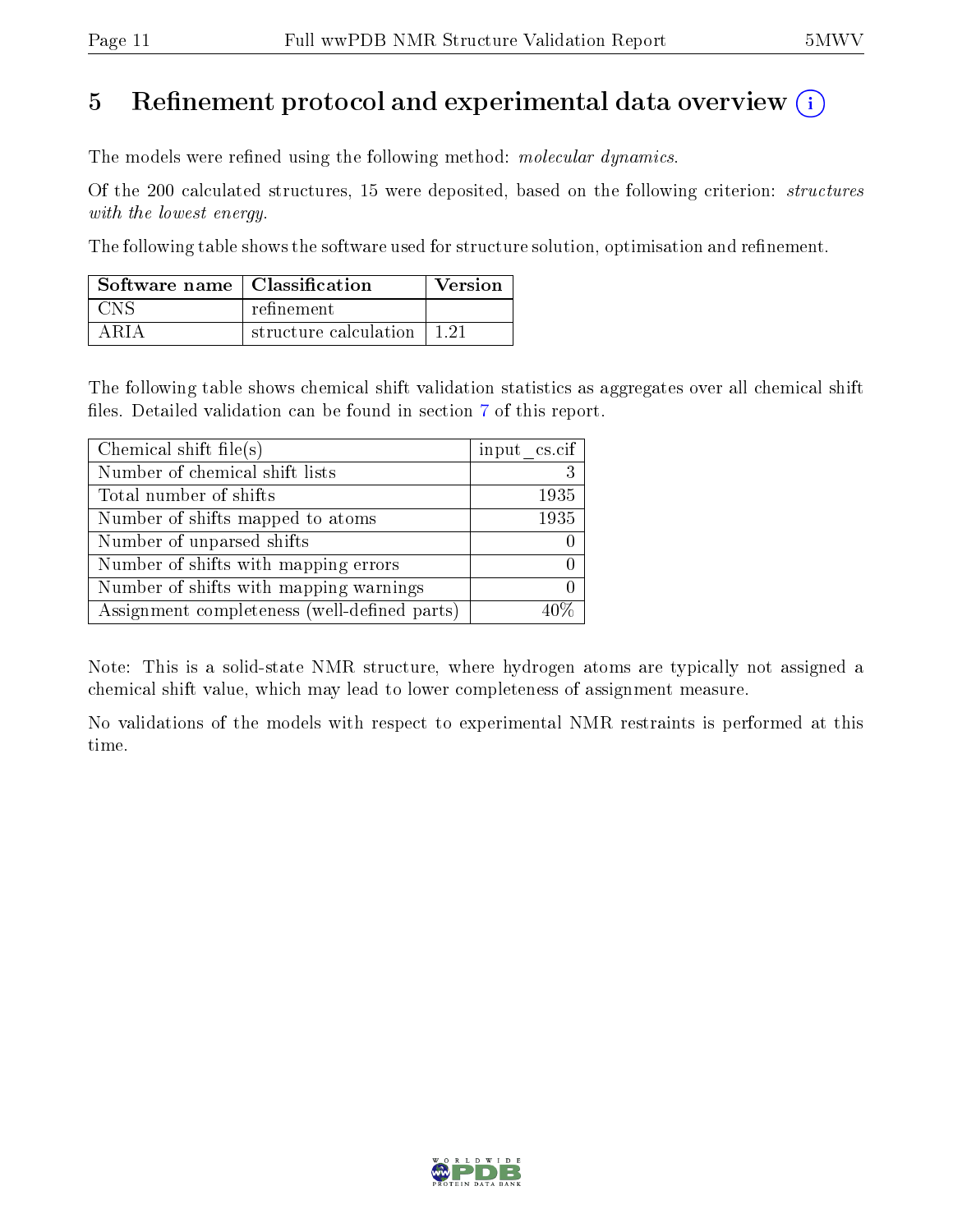# 6 Model quality  $(i)$

## 6.1 Standard geometry  $(i)$

There are no covalent bond-length or bond-angle outliers.

There are no bond-length outliers.

There are no bond-angle outliers.

There are no chirality outliers.

There are no planarity outliers.

## 6.2 Too-close contacts  $(i)$

In the following table, the Non-H and H(model) columns list the number of non-hydrogen atoms and hydrogen atoms in each chain respectively. The H(added) column lists the number of hydrogen atoms added and optimized by MolProbity. The Clashes column lists the number of clashes averaged over the ensemble.

| Mol | Chain |       | Non-H $\mid$ H(model) | H(added) | <b>Clashes</b> |
|-----|-------|-------|-----------------------|----------|----------------|
|     |       | 1485  | -380                  |          | 11±3           |
|     |       | 22275 | 20700                 | 20655    | 158            |

The all-atom clashscore is defined as the number of clashes found per 1000 atoms (including hydrogen atoms). The all-atom clashscore for this structure is 4.

| $Atom-1$           | $\boldsymbol{\mathrm{Atom}\text{-}2}$ | $Clash(\AA)$ | Distance(A) | Models |                |
|--------------------|---------------------------------------|--------------|-------------|--------|----------------|
|                    |                                       |              |             | Worst  | Total          |
| 1:A:121:VAL:HA     | 1: A: 129: PHE: O                     | 0.68         | 1.87        | 9      |                |
| 1:A:117:PRO:HD2    | 1:A:133:LEU:O                         | 0.61         | 1.94        | 12     | $\overline{7}$ |
| 1: A:117: PRO:HD2  | 1: A: 132: TRP: CD1                   | 0.61         | 2.30        | 7      | $\mathbf{1}$   |
| 1: A:112: ARG: HA  | 1:A:137:LYS:O                         | 0.59         | 1.97        | 14     | $\overline{5}$ |
| 1: A:194: ILE: O   | 1:A:212:ARG:HA                        | 0.58         | 1.99        | 9      | 1              |
| 1: A:41: ASN:O     | 1:A:43:PRO:HD2                        | 0.58         | 1.98        | 4      | 12             |
| 1: A: 195: ARG: HA | 1: A:211:THR:O                        | 0.56         | 2.00        | 12     | 1              |
| 1: A:70: PRO:HD2   | 1: A:94: ASN:O                        | 0.56         | 2.01        | 3      | 8              |
| 1: A:14: MET:O     | 1: A: 33: PRO: HA                     | 0.56         | 2.01        | 8      | 3              |
| 1:A:121:VAL:O      | 1:A:128:ARG:HA                        | 0.55         | 2.01        | 9      | $\mathbf{1}$   |
| 1: A:94: ASN: HA   | 1: A:110:MET:O                        | 0.55         | 2.02        | 9      | $\mathbf{1}$   |
| 1:A:8:HIS:HB3      | 1:A:40:ALA:O                          | 0.55         | 2.00        | 11     | 1              |
| 1:A:114:LYS:HA     | 1: A: 135: MET:O                      | 0.55         | 2.02        | 14     | $\mathbf{1}$   |
| 1: A: 111: GLN: O  | 1:A:138:PHE:HA                        | 0.55         | 2.02        |        | 4              |

All unique clashes are listed below, sorted by their clash magnitude.

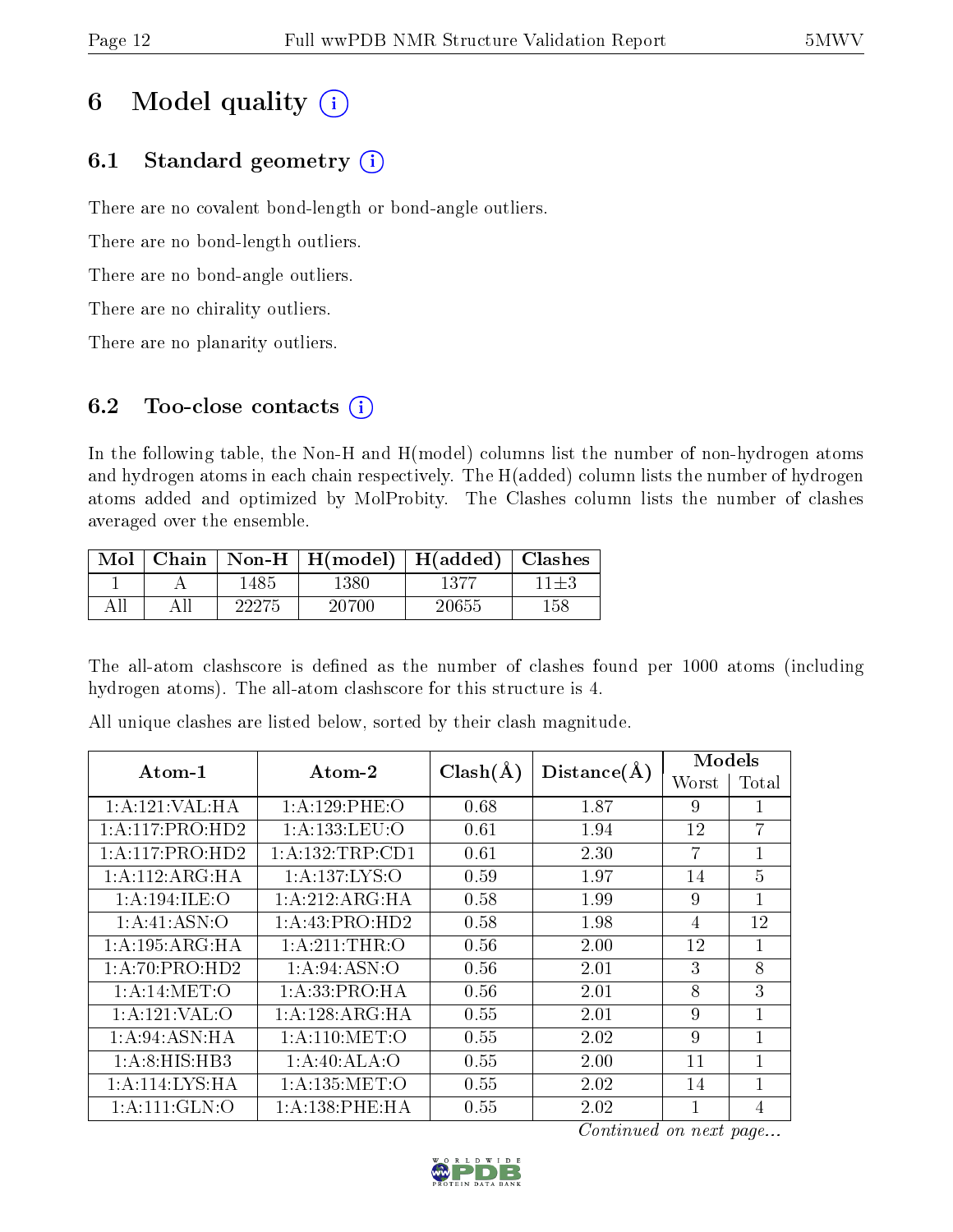| Continual from previous page |                     |              |                   | <b>Models</b>   |                  |
|------------------------------|---------------------|--------------|-------------------|-----------------|------------------|
| Atom-1                       | Atom-2              | $Clash(\AA)$ | Distance(A)       | Worst           | Total            |
| 1: A: 135: MET:HA            | 1:A:151:ARG:O       | 0.54         | 2.02              | 5               | $\sqrt{2}$       |
| 1: A:67:PHE:HB2              | 1: A:95:TYR:CZ      | 0.54         | 2.37              | 13              | $\mathbf{1}$     |
| 1: A:71: GLU:OE1             | 1:A:93:ARG:HD3      |              | 2.03              | 11              | $\mathbf{1}$     |
| 1: A:78:PHE:O                | 1: A:79: LEU: HG    | 0.53         | 2.03              | $\overline{5}$  | $\mathbf{1}$     |
| 1: A: 53: GLU: HB2           | 1: A:95:TYR:OH      | 0.52         | 2.05              | $\overline{7}$  | $\mathbf 1$      |
| 1: A: 198: LEU: O            | 1: A:208:THR:HA     | 0.52         | 2.05              | $\overline{3}$  | $\mathbf{1}$     |
| 1:A:116:ALA:HA               | 1:A:133:LEU:O       | 0.52         | 2.04              | 10              | $\boldsymbol{9}$ |
| 1:A:138:PHE:H                | 1:A:142:LEU:HD12    | 0.52         | 1.64              | 13              | $\sqrt{2}$       |
| 1:A:111:GLN:HB2              | 1: A:143: ASN:OD1   | 0.52         | 2.04              | 14              | $\overline{1}$   |
| 1:A:12:GLY:O                 | 1: A:35:VAL:HA      | 0.51         | 2.05              | 13              | $\mathbf{1}$     |
| 1: A:85: SER:H A             | 1:A:120:ASP:OD2     | 0.51         | 2.06              | $\mathbf{1}$    | $\mathbf{1}$     |
| 1:A:44:TRP:HB2               | 1:A:75:HIS:O        | 0.50         | 2.06              | 14              | $\sqrt{2}$       |
| 1: A:37:PHE:O                | 1:A:47:ALA:HA       | 0.50         | 2.07              | $\overline{9}$  | $\overline{4}$   |
| 1: A:69: ARG: HG2            | 1: A:94: ASN:O      | 0.50         | 2.07              | $\sqrt{6}$      | $\mathbf{1}$     |
| 1:A:13:ALA:HA                | 1: A:34: SER:O      | 0.49         | 2.07              | 8               | $\overline{4}$   |
| 1:A:132:TRP:NE1              | 1:A:155:GLU:HB3     | 0.49         | 2.22              | $\mathbf{1}$    | $\overline{3}$   |
| 1:A:120:ASP:OD1              | 1:A:128:ARG:HB3     | 0.49         | 2.07              | $\overline{7}$  | $\mathbf{1}$     |
| 1:A:142:LEU:HA               | 1: A:145:THR:OG1    | 0.49         | 2.06              | $\overline{2}$  | $\overline{2}$   |
| 1:A:72:LEU:O                 | 1:A:91:GLY:HA3      | 0.49         | 2.07              | 10              | $\overline{1}$   |
| 1: A: 138: PHE: O            | 1:A:142:LEU:HB2     | 0.49         | 2.08              | $\mathbf{1}$    | $\mathbf{1}$     |
| 1:A:38:ASN:OD1               | 1:A:45:ARG:HD3      | 0.49         | 2.08              | 15              | $\mathbf{1}$     |
| 1: A:151: ARG:HD3            | 1: A: 153: GLU: OE1 | 0.48         | 2.08              | $\overline{5}$  | $\mathbf{1}$     |
| 1:A:113:TRP:O                | 1: A: 136: TYR: HA  | 0.47         | 2.09              | 13              | $\overline{2}$   |
| 1:A:93:ARG:HB2               | 1:A:112:ARG:HB2     | 0.47         | 1.86              | $6\phantom{.}6$ | $\mathbf{1}$     |
| 1:A:196:ALA:O                | 1: A:210: TYR: HA   | 0.47         | 2.09              | 12              | $\mathbf{1}$     |
| 1: A: 195: ARG: HB3          | 1: A:210:TYR:CD1    | 0.47         | 2.44              | 10              | $\mathbf 1$      |
| 1:A:75:HIS:HA                | 1: A:88: LEU:O      | 0.47         | 2.10              | $\overline{7}$  | $\mathbf{1}$     |
| 1:A:171:ASN:OD1              | 1:A:195:ARG:HB2     | 0.46         | $\overline{2}.09$ | $\overline{3}$  | $\overline{2}$   |
| 1: A:51:TYR:HB2              | 1: A:69: ARG:CG     | 0.46         | 2.41              | 11              | $\mathbf{1}$     |
| 1: A:241:TYR:O               | 1: A:252: SER: HA   | 0.46         | 2.11              | 9               | $\mathbf{1}$     |
| 1:A:121:VAL:O                | 1:A:129:PHE:HB3     | 0.46         | 2.09              | 10              | $\overline{2}$   |
| 1: A:124:THR:OG1             | 1:A:127:LEU:HB2     | 0.46         | 2.11              | 3               | $\mathbf{1}$     |
| 1:A:198:LEU:O                | 1: A:209: PRO:HD2   | 0.46         | 2.09              | 13              | $\overline{2}$   |
| 1:A:47:ALA:O                 | 1:A:72:LEU:HA       | 0.46         | 2.11              | 7               | $\mathbf{1}$     |
| 1:A:110:MET:HG3              | 1:A:139:ALA:H       | 0.46         | 1.71              | 4               | $\mathbf{1}$     |
| 1: A:172:TYR:CE1             | 1:A:193:GLU:HB3     | 0.46         | 2.46              | $\overline{3}$  | $\mathbf{1}$     |
| 1: A:53: GLU:O               | $1: A:67:$ PHE:HB2  | 0.46         | 2.11              | 6               | $\mathbf{1}$     |
| 1: A:95:TYR:O                | 1:A:109:ASN:HA      | 0.45         | 2.11              | 13              | $\mathbf{1}$     |
| 1: A:254: GLU:HG2            | 1: A:255:TYR:CD2    | 0.45         | 2.47              | $\overline{2}$  | $\mathbf{1}$     |
| 1: A: 122: LYS: HG3          | 1:A:124:THR:H       | 0.45         | 1.72              | 13              | $\mathbf{1}$     |
| 1: A:239:LEU:O               | 1: A:254: GLU:HB3   | 0.45         | 2.12              | $\overline{2}$  | $\mathbf{1}$     |

Continued from previous page.

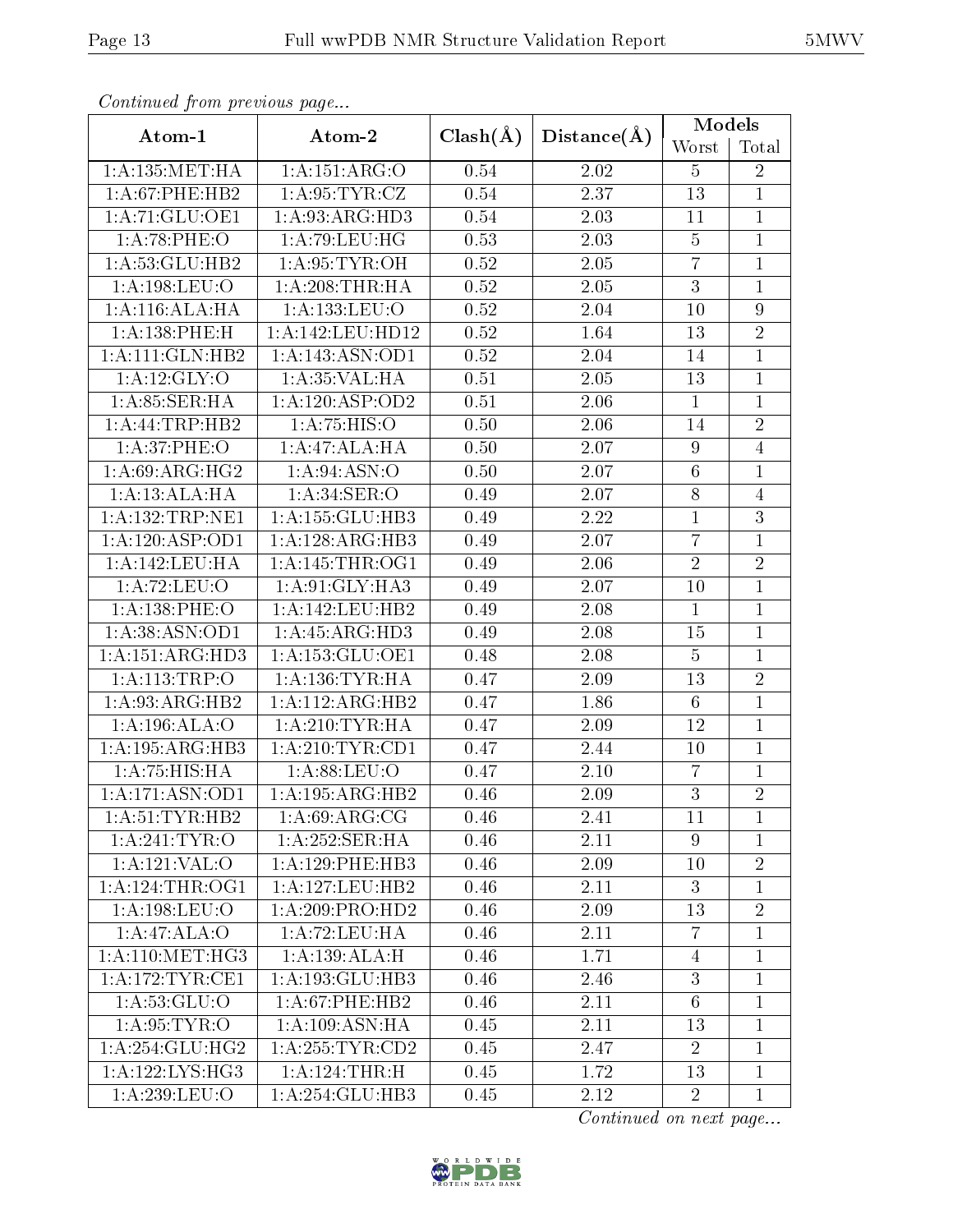| Continual from previous page |                           |              |             | <b>Models</b>  |                |
|------------------------------|---------------------------|--------------|-------------|----------------|----------------|
| Atom-1                       | Atom-2                    | $Clash(\AA)$ | Distance(A) | Worst          | Total          |
| 1: A:8: HIS: HA              | 1: A:281:PHE:O            | 0.45         | 2.11        | $\overline{4}$ | $\sqrt{2}$     |
| 1: A: 156: THR: OG1          | 1: A:172:TYR:HB2          | 0.45         | 2.12        | $\mathbf{1}$   | $\mathbf{1}$   |
| 1: A:51:TYR:HB3              | 1: A:69: ARG:CG           | 0.44         | 2.43        | $\overline{5}$ | $\mathbf 1$    |
| $1:A:69: \overline{ARG:HA}$  | $1:A:94:\overline{ASN:O}$ | 0.44         | 2.12        | 13             | $\overline{2}$ |
| 1:A:48:LEU:HA                | 1: A: 71: GLU: O          | 0.44         | 2.12        | 13             | $\mathbf{1}$   |
| 1: A:115: ILE: O             | 1:A:134:SER:HA            | 0.43         | 2.13        | $\overline{2}$ | $\overline{3}$ |
| 1: A:210: TYR:O              | 1:A:237:VAL:HG13          | 0.43         | 2.12        | 10             | $\mathbf{1}$   |
| 1:A:116:ALA:HB2              | 1:A:134:SER:HB3           | 0.43         | 1.88        | 12             | $\mathbf{1}$   |
| 1: A: 135: MET: SD           | 1:A:152:VAL:HG12          | 0.43         | 2.53        | 14             | $\overline{1}$ |
| 1: A:205: HIS: HA            | 1:A:242:GLY:O             | 0.43         | 2.13        | $\mathbf{1}$   | $\mathbf{1}$   |
| 1: A:110:MET:HA              | 1:A:139:ALA:HA            | 0.43         | 1.91        | $\mathbf{1}$   | $\mathbf{1}$   |
| 1:A:124:THR:HB               | 1:A:127:LEU:O             | 0.43         | 2.12        | $8\,$          | $\mathbf{1}$   |
| 1:A:254:GLU:O                | 1:A:273:ALA:HA            | 0.43         | 2.13        | $\mathbf{1}$   | $\mathbf{1}$   |
| 1: A:69: ARG:HD3             | 1: A:95:TYR:CE1           | 0.42         | 2.49        | 12             | $\mathbf{1}$   |
| 1:A:194:ILE:O                | 1:A:194:ILE:HG13          | 0.42         | 2.15        | 8              | $\mathbf{1}$   |
| 1: A:111: GLN:HB2            | 1:A:143:ASN:ND2           | 0.42         | 2.28        | $\overline{4}$ | $\mathbf{1}$   |
| 1: A:69: ARG: HG3            | 1: A:94: ASN:O            | 0.42         | 2.15        | 15             | $\mathbf{1}$   |
| 1:A:128:ARG:HD2              | 1: A: 159: GLN: OE1       | 0.42         | 2.15        | 13             | $\overline{1}$ |
| 1:A:85:SER:HB3               | 1: A: 119: TRP: CD1       | 0.42         | 2.49        | $\overline{7}$ | $\mathbf{1}$   |
| 1: A:161:THR:HA              | 1: A: 166: VAL: O         | 0.42         | 2.15        | 10             | $\mathbf{1}$   |
| 1:A:53:GLU:HB2               | 1: A:69: ARG: NH2         | 0.42         | 2.30        | $\mathbf{1}$   | $\mathbf{1}$   |
| 1: A: 163: ASN: HB2          | 1: A: 166: VAL:HG22       | 0.42         | 1.91        | 3              | $\mathbf 1$    |
| 1:A:40:ALA:HB2               | 1: A: 45: ARG: HG2        | 0.41         | 1.91        | 14             | $\mathbf{1}$   |
| 1: A: 129: PHE: HA           | 1:A:157:GLY:O             | 0.41         | 2.15        | 10             | $\mathbf{1}$   |
| 1: A:50:TYR:HA               | 1: A:69: ARG:O            | 0.41         | 2.14        | 12             | $\mathbf{1}$   |
| 1:A:130:ASN:O                | 1: A:156:THR:HA           | 0.41         | 2.15        | 14             | $\mathbf{1}$   |
| 1:A:169:ARG:HD2              | 1: A: 197: TYR: CE1       | 0.41         | 2.50        | $\mathbf{1}$   | $\mathbf{1}$   |
| 1:A:44:TRP:CD1               | 1:A:74:VAL:HG13           | 0.41         | 2.51        | $\overline{7}$ | $\overline{1}$ |
| 1:A:156:THR:OG1              | 1: A:172:TYR:HB3          | 0.41         | 2.15        | 10             | $\mathbf{1}$   |
| 1: A:53: GLU:CD              | 1: A:69: ARG: HH21        | 0.41         | 2.18        | 10             | $\mathbf 1$    |
| 1:A:12:GLY:HA3               | 1: A:278: ASN:OD1         | 0.41         | 2.15        | 3              | $\mathbf 1$    |
| 1: A:175: GLU:OE2            | 1:A:176:ARG:HD2           | 0.41         | 2.15        | $\overline{3}$ | $\mathbf{1}$   |
| 1:A:44:TRP:HB3               | 1:A:75:HIS:O              | 0.41         | 2.14        | 11             | $\mathbf{1}$   |
| 1:A:10:ASN:HA                | 1:A:279:TYR:O             | 0.41         | 2.16        | $\mathbf{1}$   | $\mathbf{1}$   |
| 1:A:71:GLU:CD                | 1: A:93:ARG:HE            | 0.41         | 2.18        | 15             | $\mathbf{1}$   |
| 1:A:194:ILE:HB               | 1: A:213: ILE: O          | 0.41         | 2.16        | 15             | $\mathbf{1}$   |
| 1:A:162:PHE:CD2              | 1: A: 168: LEU: HD12      | 0.40         | 2.50        | 11             | $\mathbf{1}$   |
| 1:A:159:GLN:HA               | 1:A:168:LEU:O             | 0.40         | 2.15        | 3              | $\mathbf{1}$   |
| 1: A:94: ASN: OD1            | 1:A:109:ASN:HB2           | 0.40         | 2.15        | 9              | $\mathbf{1}$   |
| 1:A:93:ARG:HB2               | 1: A: 112: ARG: O         | 0.40         | 2.16        | $\overline{7}$ | $\mathbf{1}$   |
| 1:A:7:TRP:HB2                | 1: A:9: PHE: CE1          | 0.40         | 2.50        | 11             | $\mathbf{1}$   |

Continued from previous page.

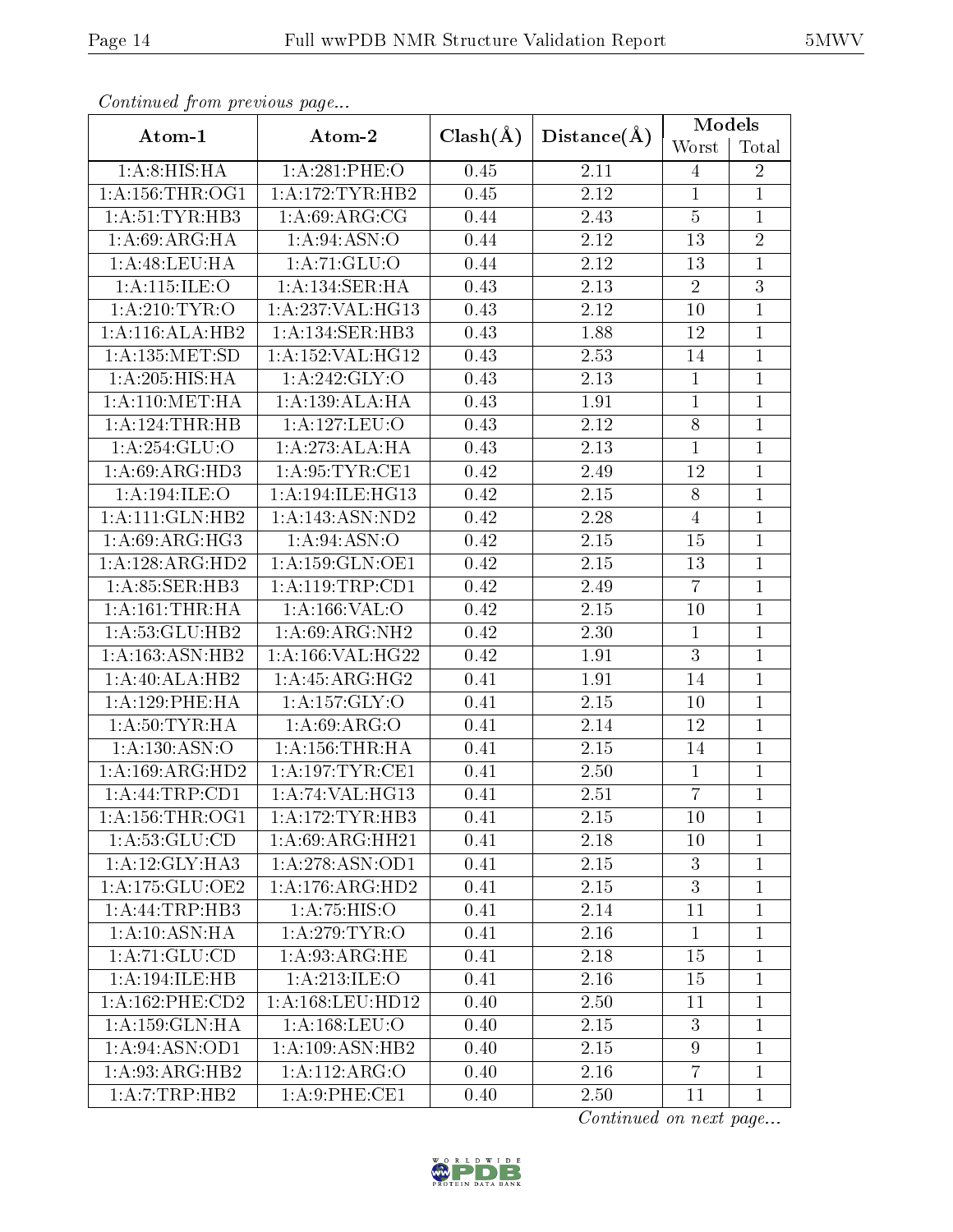Continued from previous page...

| Atom-1           | Atom-2            |          | $\lceil \operatorname{Clash}(\AA) \rceil$ Distance( $\AA$ ) | Models |                   |
|------------------|-------------------|----------|-------------------------------------------------------------|--------|-------------------|
|                  |                   |          |                                                             | Worst  | Tota <sub>1</sub> |
| 1: A:69: ARG: NE | 1: A:95: TYR: HB2 | $0.40\,$ | 2.31                                                        |        |                   |

## 6.3 Torsion angles (i)

#### 6.3.1 Protein backbone (i)

In the following table, the Percentiles column shows the percent Ramachandran outliers of the chain as a percentile score with respect to all PDB entries followed by that with respect to all NMR entries. The Analysed column shows the number of residues for which the backbone conformation was analysed and the total number of residues.

| Mol | Chain | Analysed          | Favoured                                | Allowed    | Outliers               | Percentiles |
|-----|-------|-------------------|-----------------------------------------|------------|------------------------|-------------|
|     |       | 178/281(63%)      | $170\pm2(95\pm1\%)$   8 $\pm1(4\pm1\%)$ |            | $1 \pm 1$ (0 $\pm$ 0%) | 78<br>38    |
| All |       | $2670/4215(63\%)$ | 2545(95%)                               | 113 $(4%)$ | $12(0\%)$              |             |

All 6 unique Ramachandran outliers are listed below. They are sorted by the frequency of occurrence in the ensemble.

| Mol   Chain | Res | Type       | Models (Total) |
|-------------|-----|------------|----------------|
|             | 43  | PRO        |                |
|             | 254 | GLU        |                |
|             | 79  | LEU        |                |
|             | 248 | <b>GLY</b> |                |
|             | 246 | <b>GLN</b> |                |
|             | 86  | <b>PHE</b> |                |

#### 6.3.2 Protein sidechains  $(i)$

In the following table, the Percentiles column shows the percent sidechain outliers of the chain as a percentile score with respect to all PDB entries followed by that with respect to all NMR entries. The Analysed column shows the number of residues for which the sidechain conformation was analysed and the total number of residues.

| Mol | Chain | Analysed       | Rotameric           | Outliers              | Percentiles                     |
|-----|-------|----------------|---------------------|-----------------------|---------------------------------|
|     |       | 151/239(63%)   | $150\pm1(99\pm0\%)$ | $1 \pm 1 (1 \pm 0\%)$ | $\vert 86 \vert \vert 97 \vert$ |
| All | All   | 2265/3585(63%) | $2251(99\%)$        | 14 (1\%)              | $\sqrt{86}$ $\sqrt{97}$         |

All 12 unique residues with a non-rotameric sidechain are listed below. They are sorted by the frequency of occurrence in the ensemble.

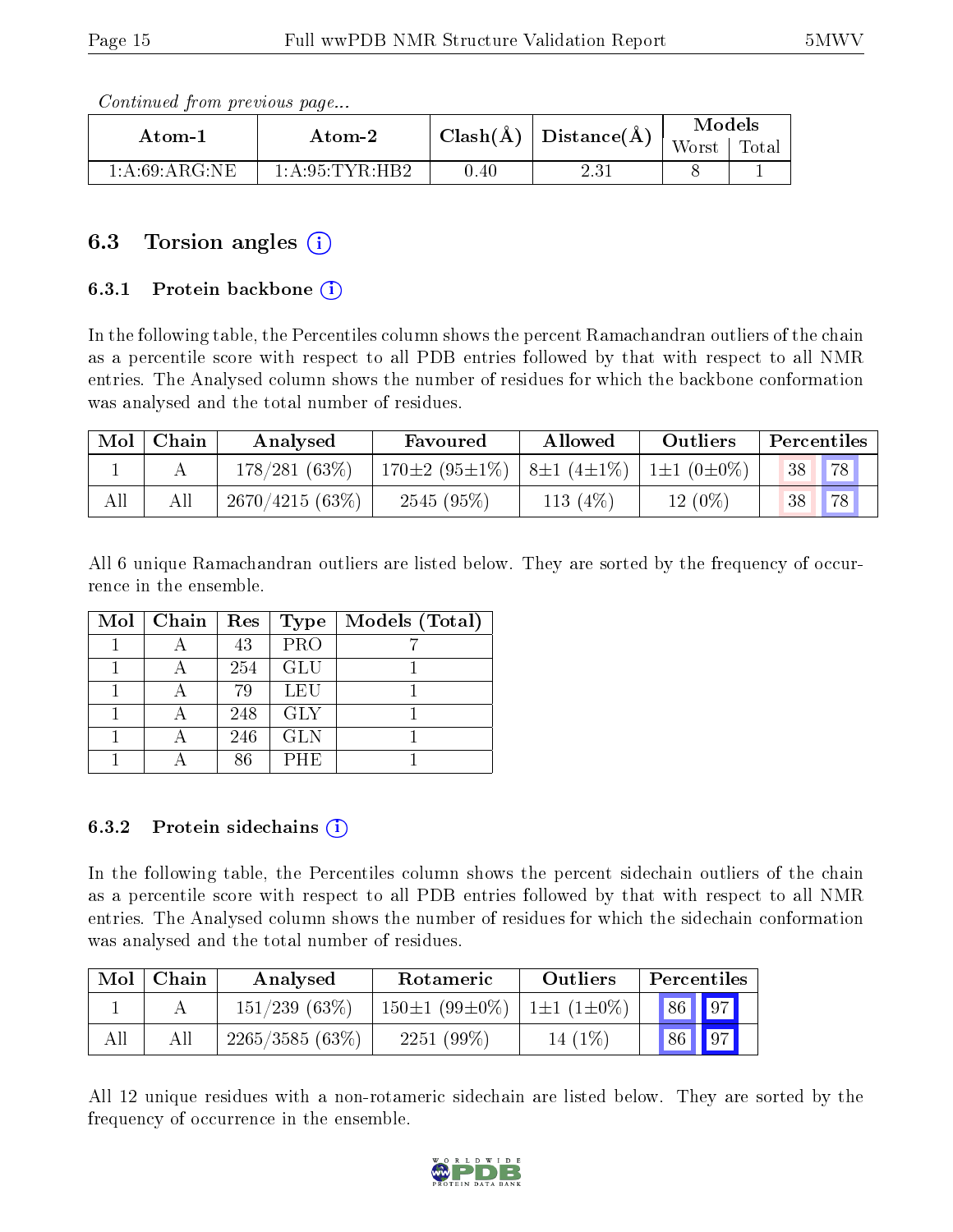| Mol | Chain | Res | <b>Type</b> | Models (Total) |
|-----|-------|-----|-------------|----------------|
| 1   | А     | 6   | <b>ASP</b>  | $\overline{2}$ |
| 1   | А     | 132 | TRP         | $\overline{2}$ |
| 1   | А     | 161 | THR         | $\mathbf{1}$   |
| 1   | Α     | 75  | HIS         | 1              |
| 1   | А     | 69  | $\rm{ARG}$  | 1              |
| 1   | А     | 247 | <b>ASN</b>  | 1              |
| 1   | Α     | 143 | <b>ASN</b>  | 1              |
| 1   | А     | 130 | <b>ASN</b>  | 1              |
| 1   | А     | 109 | <b>ASN</b>  | 1              |
| 1   | А     | 120 | ASP         | 1              |
| 1   |       | 154 | THR         | 1              |
|     |       | 32  | GLU         |                |

#### 6.3.3 RNA (i)

There are no RNA molecules in this entry.

## 6.4 Non-standard residues in protein, DNA, RNA chains  $(i)$

There are no non-standard protein/DNA/RNA residues in this entry.

## 6.5 Carbohydrates (i)

There are no carbohydrates in this entry.

## 6.6 Ligand geometry (i)

There are no ligands in this entry.

## 6.7 [O](https://www.wwpdb.org/validation/2017/NMRValidationReportHelp#nonstandard_residues_and_ligands)ther polymers  $(i)$

There are no such molecules in this entry.

## 6.8 Polymer linkage issues (i)

There are no chain breaks in this entry.

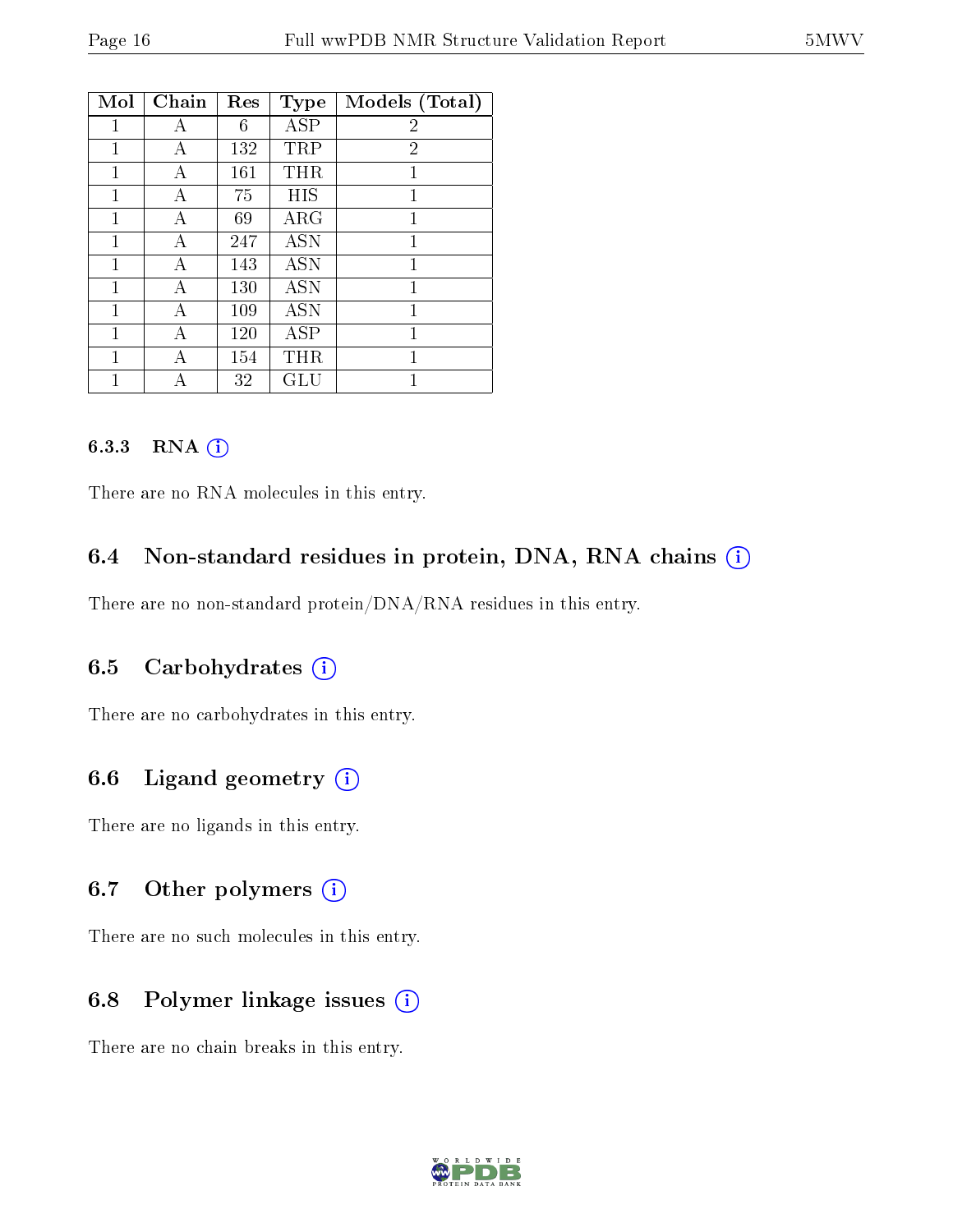# <span id="page-16-0"></span>7 Chemical shift validation  $\left( \begin{array}{c} \overline{1} \end{array} \right)$

The completeness of assignment taking into account all chemical shift lists is 40% for the welldefined parts and  $26\%$  for the entire structure.

## 7.1 Chemical shift list 1

File name: input\_cs.cif

Chemical shift list name: assigned\_chem\_shift\_list

## 7.1.1 Bookkeeping (i)

The following table shows the results of parsing the chemical shift list and reports the number of nuclei with statistically unusual chemical shifts.

| Total number of shifts                  | 450 |
|-----------------------------------------|-----|
| Number of shifts mapped to atoms        | 450 |
| Number of unparsed shifts               |     |
| Number of shifts with mapping errors    |     |
| Number of shifts with mapping warnings  |     |
| Number of shift outliers (ShiftChecker) |     |

## 7.1.2 Chemical shift referencing  $(i)$

The following table shows the suggested chemical shift referencing corrections.

| <b>Nucleus</b>                        |      | $\#$ values   Correction $\pm$ precision, ppm | Suggested action         |
|---------------------------------------|------|-----------------------------------------------|--------------------------|
| $^{13}\overline{\mathrm{C}_{\alpha}}$ | 146. | $-0.26 \pm 0.11$                              | None needed $(0.5 ppm)$  |
| ${}^{13}C_{\beta}$                    |      |                                               | None (insufficient data) |
| $13\text{C}$                          |      |                                               | None (insufficient data) |
| $15\,\mathrm{N}$                      | 150  | $-0.43 \pm 0.28$                              | None needed $(0.5 ppm)$  |

## 7.1.3 Completeness of resonance assignments  $(i)$

The following table shows the completeness of the chemical shift assignments for the well-defined regions of the structure. The overall completeness is 20%, i.e. 447 atoms were assigned a chemical shift out of a possible 2251. 0 out of 28 assigned methyl groups (LEU and VAL) were assigned stereospecifically.

|           | Total           |                  | $13\Omega$         | $15\mathrm{N}$  |
|-----------|-----------------|------------------|--------------------|-----------------|
| Backbone  | $443/883(50\%)$ | $149/352$ (42\%) | $145/358$ $(41\%)$ | $149/173(86\%)$ |
| Sidechain | $2/1028(0\%)$   | $1/601(0\%)$     | $0/376(0\%)$       | 1/51(2%)        |

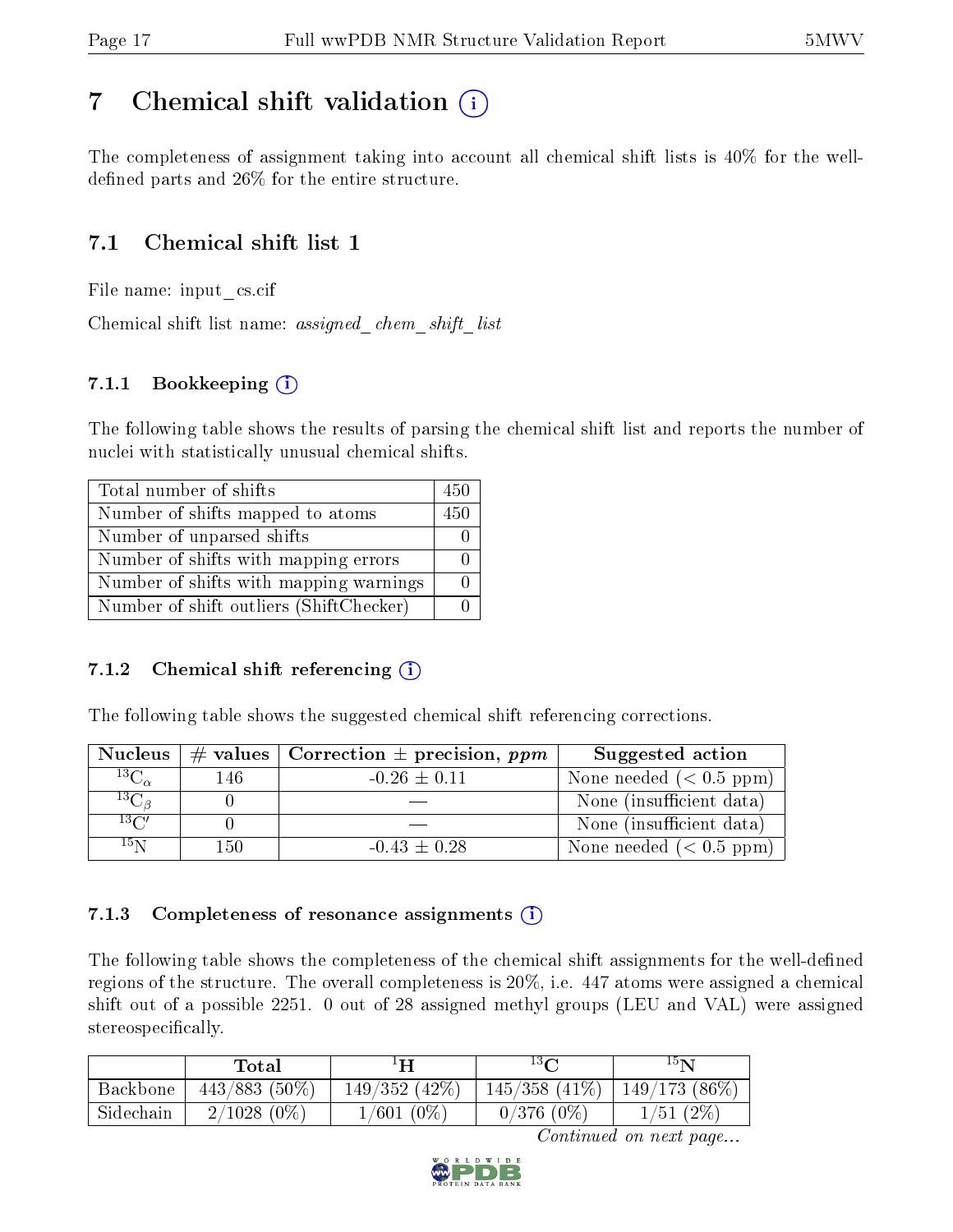Continued from previous page...

|          | Total            | Н              | $13\Omega$                    | $15\mathrm{N}$ |
|----------|------------------|----------------|-------------------------------|----------------|
| Aromatic | $2/340(1\%)$     | $1/176$ $(1%)$ | $0/152(0\%)$                  | $1/12(8\%)$    |
| Overall  | $447/2251(20\%)$ | 151/1129 (13%) | 145/886 (16%)   151/236 (64%) |                |

Note: This is a solid-state NMR structure, where hydrogen atoms are typically not assigned a chemical shift value, which may lead to lower completeness of assignment measure.

The following table shows the completeness of the chemical shift assignments for the full structure. The overall completeness is 13%, i.e. 450 atoms were assigned a chemical shift out of a possible  $3500.$  0 out of 33 assigned methyl groups (LEU and VAL) were assigned stereospecifically.

|           | Total         | $\mathbf{H}^{\perp}$ | 13 <sub>C</sub>  | 15 <sub>N</sub> |
|-----------|---------------|----------------------|------------------|-----------------|
| Backbone  | 446/1389(32%) | $150/554$ (27\%)     | $146/562(26\%)$  | 150/273(55%)    |
| Sidechain | $2/1597(0\%)$ | $1/935(0\%)$         | $0/579(0\%)$     | 1/83(1%)        |
| Aromatic  | $2/514(0\%)$  | $1/266$ (0\%)        | $0/224(0\%)$     | $1/24$ (4\%)    |
| Overall   | 450/3500(13%) | 152/1755(9%)         | $146/1365(11\%)$ | $152/380(40\%)$ |

Note: This is a solid-state NMR structure, where hydrogen atoms are typically not assigned a chemical shift value, which may lead to lower completeness of assignment measure.

#### 7.1.4 Statistically unusual chemical shifts  $(i)$

There are no statistically unusual chemical shifts.

## 7.1.5 Random Coil Index  $(RCI)$  plots  $\widehat{I}$

The image below reports *random coil index* values for the protein chains in the structure. The height of each bar gives a probability of a given residue to be disordered, as predicted from the available chemical shifts and the amino acid sequence. A value above 0.2 is an indication of signicant predicted disorder. The colour of the bar shows whether the residue is in the welldefined core (black) or in the ill-defined residue ranges (cyan), as described in section 2 on ensemble composition.

Random coil index (RCI) for chain A:

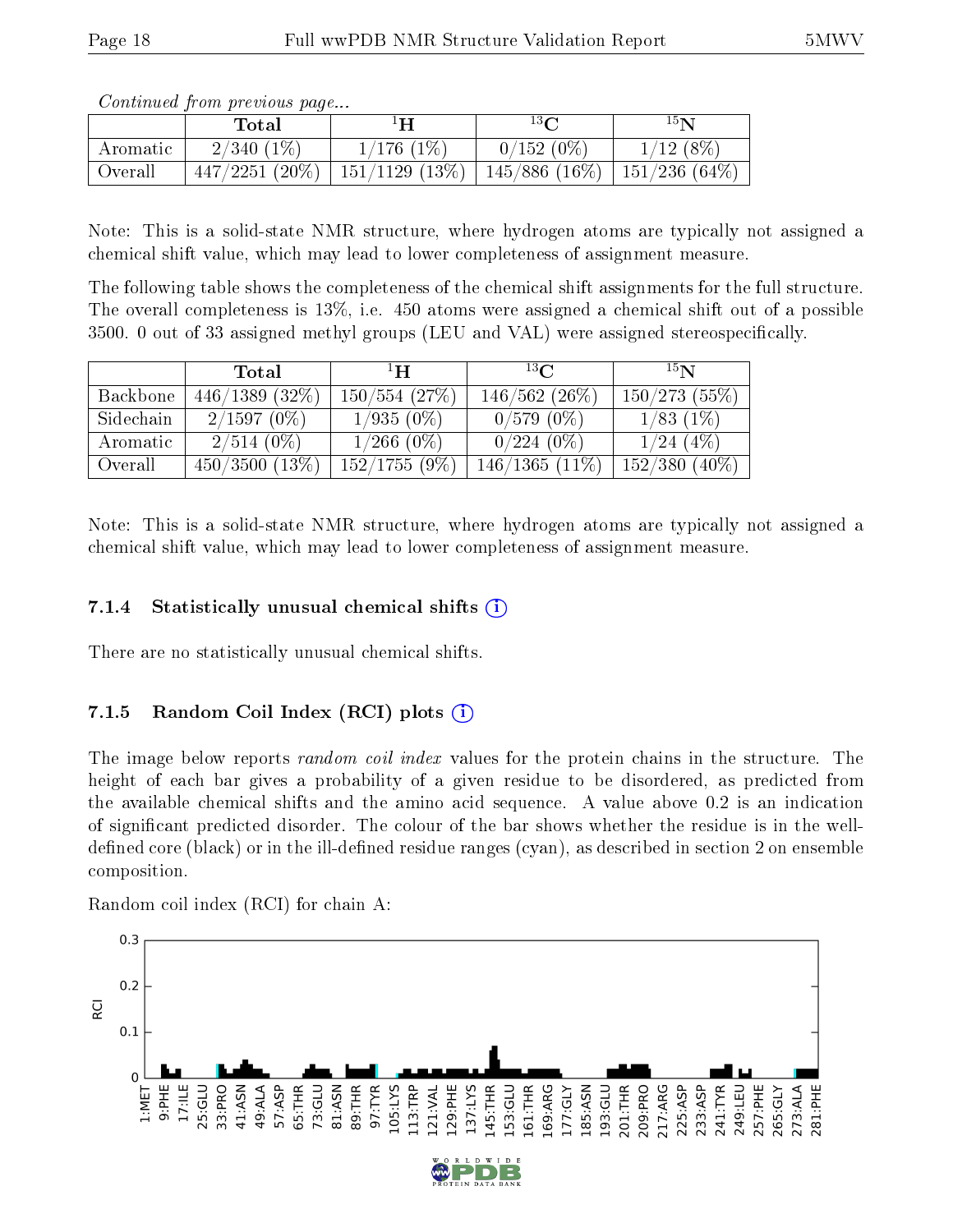## 7.2 Chemical shift list 2

File name: input\_cs.cif

Chemical shift list name: deuterated\_shifts.str\_assigned\_chem\_shift\_list

## 7.2.1 Bookkeeping  $(i)$

The following table shows the results of parsing the chemical shift list and reports the number of nuclei with statistically unusual chemical shifts.

| Total number of shifts                  | 741 |
|-----------------------------------------|-----|
| Number of shifts mapped to atoms        | 741 |
| Number of unparsed shifts               |     |
| Number of shifts with mapping errors    |     |
| Number of shifts with mapping warnings  |     |
| Number of shift outliers (ShiftChecker) |     |

## 7.2.2 Chemical shift referencing  $(i)$

The following table shows the suggested chemical shift referencing corrections.

| <b>Nucleus</b>                    |     | # values   Correction $\pm$ precision, ppm | Suggested action        |
|-----------------------------------|-----|--------------------------------------------|-------------------------|
| $^{13}\overline{\text{C}}_\alpha$ | 167 | $-0.25 \pm 0.05$                           | None needed $(0.5 ppm)$ |
| ${}^{13}C_{\beta}$                | 131 | $-1.38 \pm 0.12$                           | Should be applied       |
| $13\text{C}$                      | 131 | $0.67 \pm 0.15$                            | Should be applied       |
| 15 <sub>N</sub>                   | 151 | $-0.39 \pm 0.32$                           | None needed $(0.5 ppm)$ |

## 7.2.3 Completeness of resonance assignments  $(i)$

The following table shows the completeness of the chemical shift assignments for the well-defined regions of the structure. The overall completeness is 33%, i.e. 736 atoms were assigned a chemical shift out of a possible 2251. 0 out of 28 assigned methyl groups (LEU and VAL) were assigned stereospecifically.

|           | Total               | $\mathbf{H}^1$   | $^{13}C$         | 15 <sub>N</sub> |
|-----------|---------------------|------------------|------------------|-----------------|
| Backbone  | 595/883(67%)        | $150/352(43\%)$  | 295/358(82%)     | 150/173(87%)    |
| Sidechain | $141/1028$ $(14\%)$ | $4/601(1\%)$     | $134/376$ (36\%) | 3/51(6%)        |
| Aromatic  | $0/340(0\%)$        | $0/176(0\%)$     | $0/152(0\%)$     | $0/12(0\%)$     |
| Overall   | 736/2251(33%)       | $154/1129(14\%)$ | $429/886(48\%)$  | 153/236(65%)    |

Note: This is a solid-state NMR structure, where hydrogen atoms are typically not assigned a chemical shift value, which may lead to lower completeness of assignment measure.

The following table shows the completeness of the chemical shift assignments for the full structure.

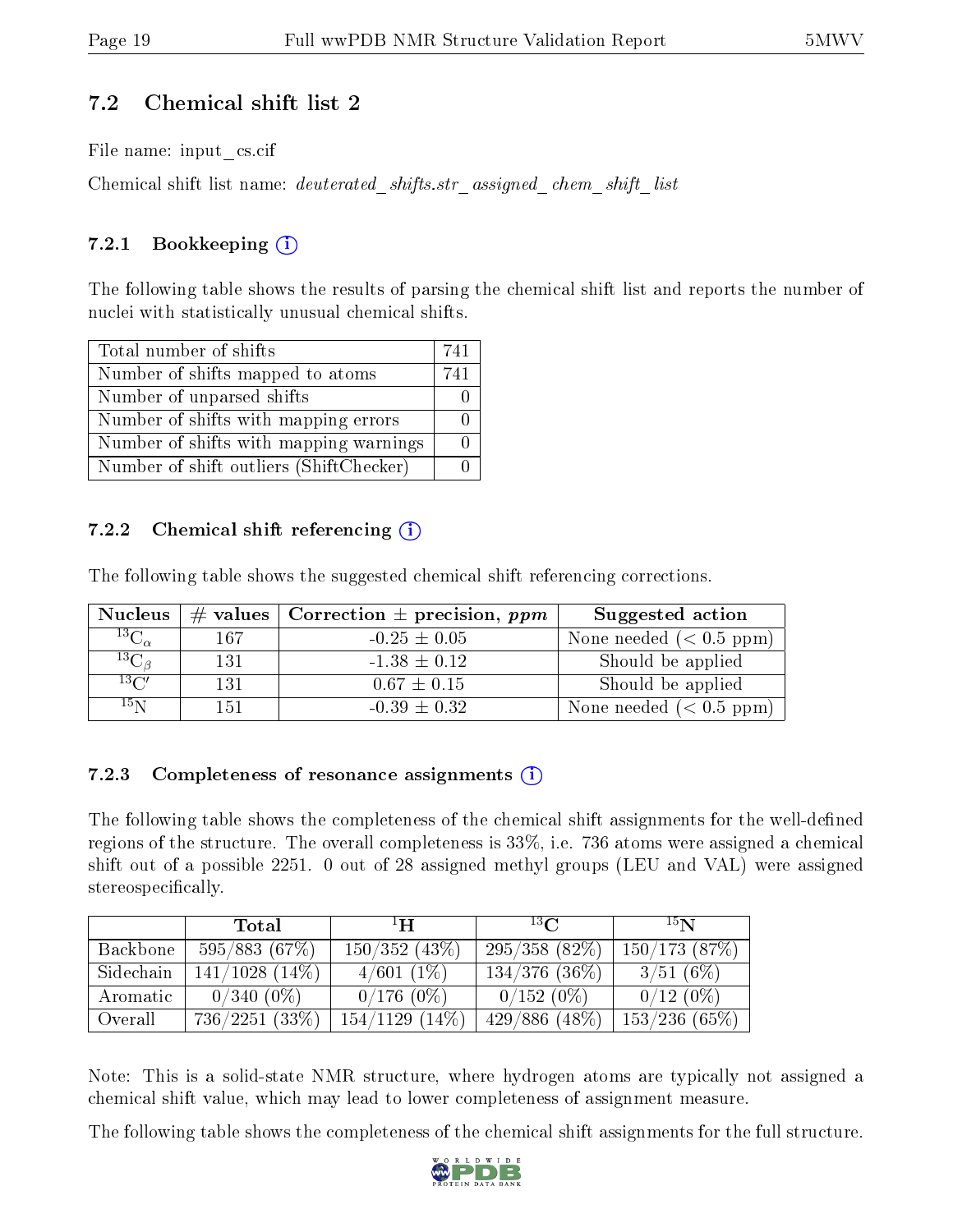|           | Total               | $\mathbf{H}^1$   | $13\Omega$       | 15 <sub>N</sub>    |
|-----------|---------------------|------------------|------------------|--------------------|
| Backbone  | $600/1389$ (43\%)   | $151/554$ (27\%) | 298/562(53%)     | 151/273(55%)       |
| Sidechain | 141/1597(9%)        | $4/935(0\%)$     | $134/579$ (23\%) | $3/83$ (4\%)       |
| Aromatic  | $0/514(0\%)$        | $0/266(0\%)$     | $0/224(0\%)$     | $0/24(0\%)$        |
| Overall   | $741/3500$ $(21\%)$ | 155/1755(9%)     | 432/1365(32%)    | $154/380$ $(41\%)$ |

The overall completeness is 21%, i.e. 741 atoms were assigned a chemical shift out of a possible  $3500.$  0 out of 33 assigned methyl groups (LEU and VAL) were assigned stereospecifically.

Note: This is a solid-state NMR structure, where hydrogen atoms are typically not assigned a chemical shift value, which may lead to lower completeness of assignment measure.

#### 7.2.4 Statistically unusual chemical shifts  $(i)$

There are no statistically unusual chemical shifts.

#### 7.2.5 Random Coil Index  $(RCI)$  plots  $\widehat{I}$

The image below reports *random coil index* values for the protein chains in the structure. The height of each bar gives a probability of a given residue to be disordered, as predicted from the available chemical shifts and the amino acid sequence. A value above 0.2 is an indication of signicant predicted disorder. The colour of the bar shows whether the residue is in the welldefined core (black) or in the ill-defined residue ranges (cyan), as described in section 2 on ensemble composition.

Random coil index (RCI) for chain A:



## 7.3 Chemical shift list 3

File name: input\_cs.cif

Chemical shift list name: protonated shifts.str assigned chem shift list

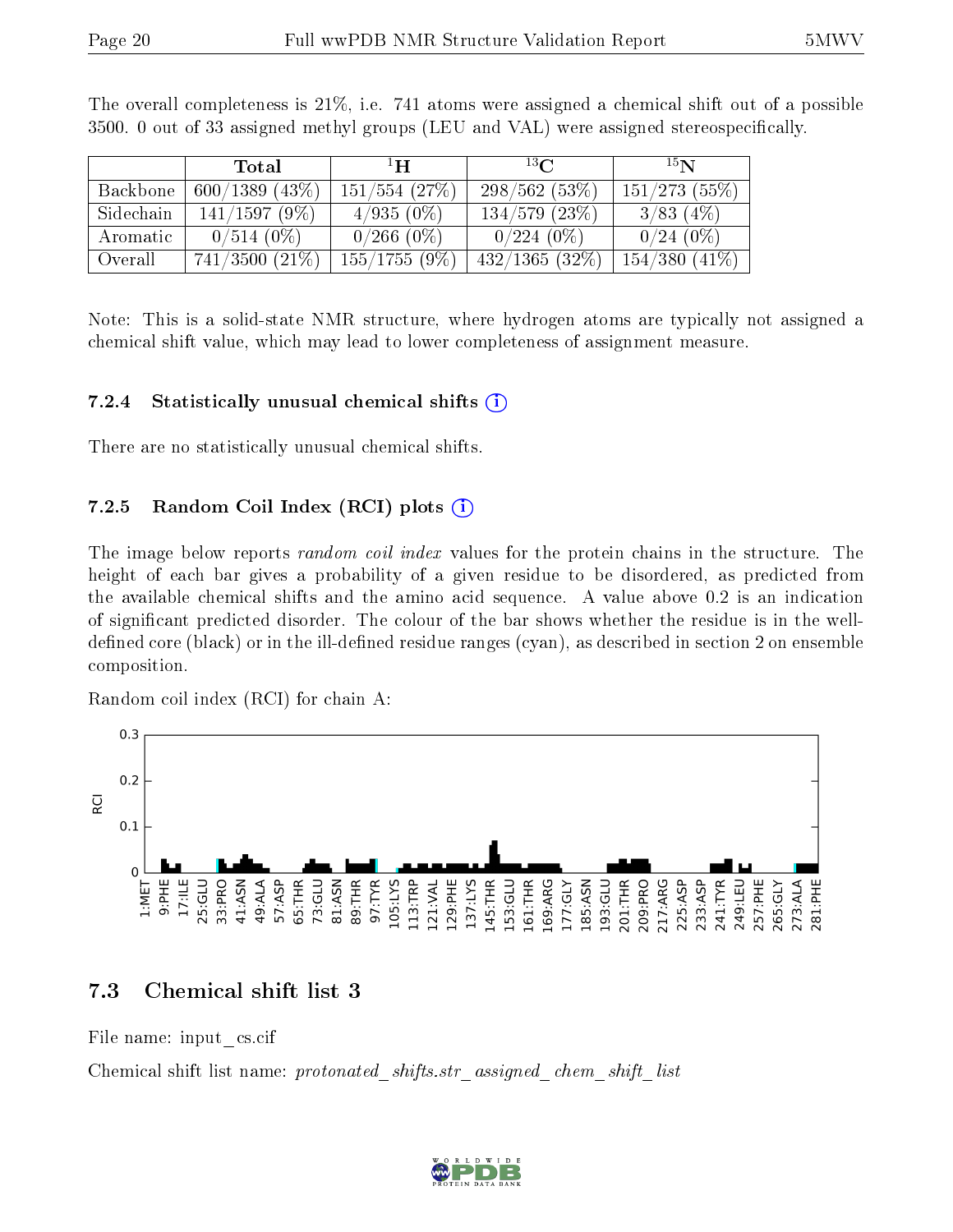## 7.3.1 Bookkeeping  $(i)$

The following table shows the results of parsing the chemical shift list and reports the number of nuclei with statistically unusual chemical shifts.

| Total number of shifts                  | 744 |
|-----------------------------------------|-----|
| Number of shifts mapped to atoms        | 744 |
| Number of unparsed shifts               |     |
| Number of shifts with mapping errors    |     |
| Number of shifts with mapping warnings  |     |
| Number of shift outliers (ShiftChecker) |     |

## 7.3.2 Chemical shift referencing  $(i)$

The following table shows the suggested chemical shift referencing corrections.

| <b>Nucleus</b>               |      | # values   Correction $\pm$ precision, ppm | Suggested action        |
|------------------------------|------|--------------------------------------------|-------------------------|
| ${}^{13}C_{\alpha}$          | 164  | $-0.28 \pm 0.09$                           | None needed $(0.5 ppm)$ |
| ${}^{13}\bar{\rm C}_{\beta}$ | 146  | $-1.68 \pm 0.14$                           | Should be applied       |
| $^{13}C'$                    | 117  | $0.60 \pm 0.15$                            | Should be applied       |
| $15\,\mathrm{N}$             | 1 94 | $-0.22 \pm 0.46$                           | None needed $(0.5 ppm)$ |

## 7.3.3 Completeness of resonance assignments  $\overline{1}$

The following table shows the completeness of the chemical shift assignments for the well-defined regions of the structure. The overall completeness is 30%, i.e. 677 atoms were assigned a chemical shift out of a possible 2251. 0 out of 28 assigned methyl groups (LEU and VAL) were assigned stereospecifically.

|           | Total             | $\mathbf{H}$  | $^{13}$ $\Omega$ | 15 <sub>N</sub> |
|-----------|-------------------|---------------|------------------|-----------------|
| Backbone  | $392/883(44\%)$   | $0/352(0\%)$  | 276/358(77%)     | 116/173(67%)    |
| Sidechain | $260/1028$ (25\%) | $0/601(0\%)$  | 260/376(69%)     | $0/51(0\%)$     |
| Aromatic  | 25/340(7%)        | $0/176(0\%)$  | 22/152(14%)      | 3/12(25%)       |
| Overall   | $677/2251(30\%)$  | $0/1129(0\%)$ | $558/886(63\%)$  | $119/236(50\%)$ |

Note: This is a solid-state NMR structure, where hydrogen atoms are typically not assigned a chemical shift value, which may lead to lower completeness of assignment measure.

The following table shows the completeness of the chemical shift assignments for the full structure. The overall completeness is 20%, i.e. 689 atoms were assigned a chemical shift out of a possible  $3500.$  0 out of 33 assigned methyl groups (LEU and VAL) were assigned stereospecifically.

|          | `otar                         |                          |               |
|----------|-------------------------------|--------------------------|---------------|
| Backbone | $399/1389$ (29%)   0/554 (0%) | $(562 (50\%)$<br>$-281/$ | 118/273 (43%) |